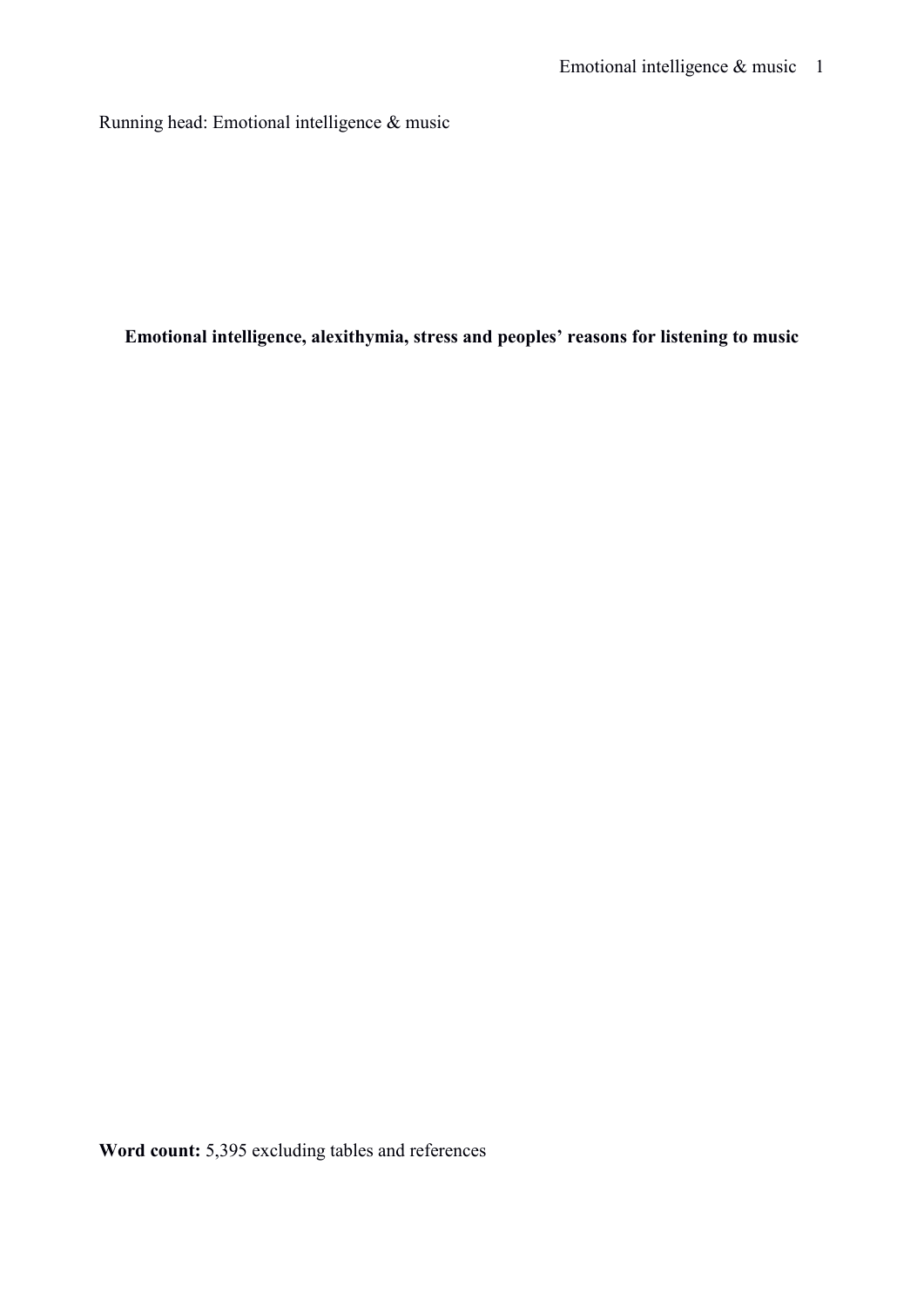#### Abstract

The present study investigated the relationship between people's reasons for listening to music, trait emotional intelligence and alexithymia whilst also controlling for the effect of participants' gender, age and perceived stress levels. In keeping with previous research, initial findings indicated that emotionally intelligent individuals were less likely to use music to relieve and alleviate negative moods, whilst those who had high scores on a measure of alexithymia were more likely to use music for the same reasons. However, when the effects of gender, age and perceived stress were controlled for these relationships were no longer significant and previously non-significant relationships between trait emotional intelligence and using music to manipulate arousal and to reminisce about the past were found to be significant. Together these findings suggest that emotional intelligence is related to the reasons why people listen to music but not in the way that previous research had suggested, and the apparent links between emotional intelligence and mood management might be might be better explained by the stress experienced by participants at the time of questioning.

#### **Keywords:**

Music; Uses of music; Emotional intelligence; Stress; Alexithymia;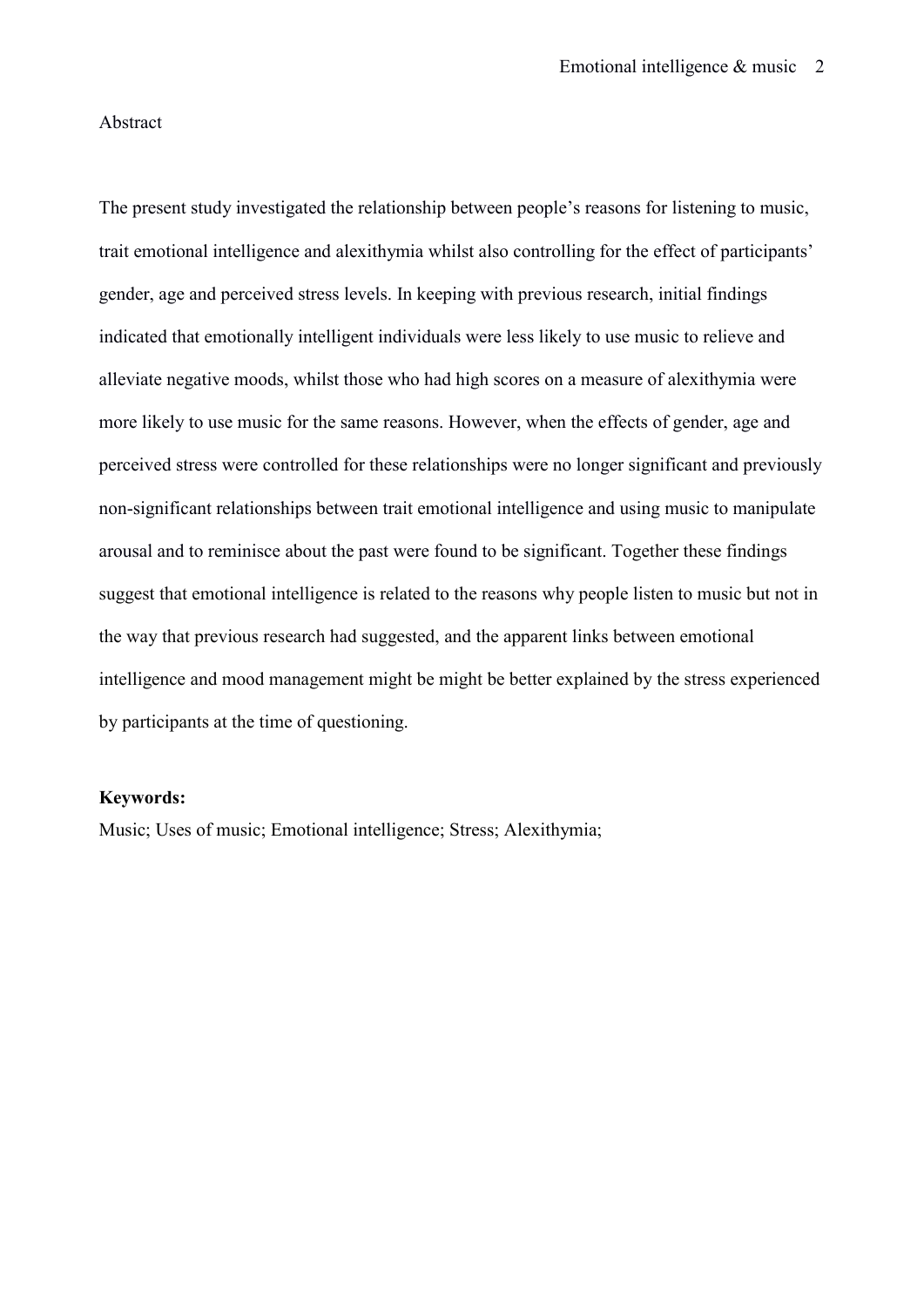#### **Emotional intelligence, alexithymia, stress and peoples' reasons for listening to music**

For many of us, music is an important part of our daily lives. People listen to music for a variety of different reasons: to manage and regulate their mood (North, Hargreaves & O'Neill, 2000; Lonsdale & North, 2011; Schäfer, Sedlmeier, Städtler & Huron, 2013; Schäfer & Sedlmeier, 2009); to construct, maintain or express their identity (Lonsdale & North, 2011; North et al., 2000; Schafer & Sedlmeier, 2009); to manipulate their state of arousal (Lonsdale & North, 2011); to interact and relate with others (Tarrant, North & Hargreaves, 2000); to reminisce about the past (Lonsdale & North, 2011); to serve as a distraction (Brown, Campbell & Fischer, 1986; Sun & Lull, 1986); or simply as a source of enjoyment (Laukka, 2007; Lonsdale & North, 2011). These reasons are also known to differ according to an individual's age, personality, cognitive ability and mood (e.g., Chamorro-Premuzic, Fagan & Furnham, 2010; Chamorro-Premuzic & Furnham, 2007; Chamorro-Premuzic, Gomà-i-Freixanet, Furnham & Muro, 2009; Chamorro-Premuzic, Swami & Cermakova, 2012; Chamorro-Premuzic, Swami, Furnham & Maakip, 2009; Lonsdale & North, 2011; Vella & Mills, 2017; Wilhelm, Gillis, Schubert & Whittle, 2013).

Recent research suggests that people listen to music primarily to manage their moods (Lonsdale & North, 2011), so it is possible that individuals who are better at recognising and managing their emotions will use music differently than those who are less able to do so. Or, to put it another way, the way in which people use music may depend on their level of 'emotional intelligence'. In the time since it was first introduced and popularised (e.g., Gardner, 1983; Goleman, 1995), the term emotional intelligence (EI) has been conceptualised in a number of different ways. Initially, Salovey and Mayer (1990) put forward an 'ability model' that asserted EI is a form of intelligence distinct and independent from traditional cognitive notions of intelligence, concerned with the "ability to monitor one's own and others' feelings and emotions, to discriminate among them and to use this information to guide one's thinking and actions"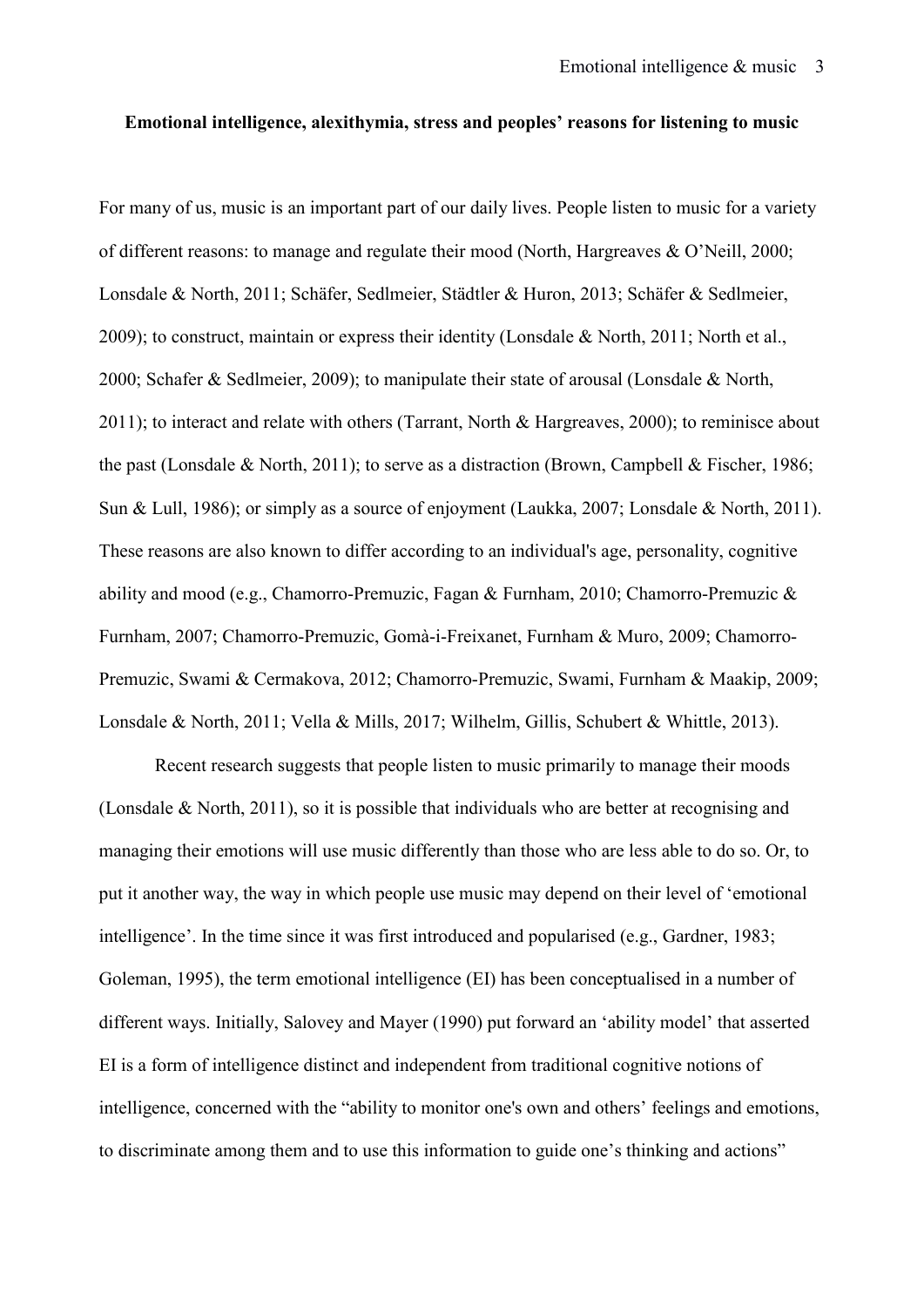(Salovey & Mayer, 1990; p.189). However, a number of researchers have also subsequently asserted that EI might be better understood to encompass a range of behavioural dispositions and self-perceived abilities within a broader personality framework (Petrides & Furnham, 2001). These two models are now commonly referred to as 'ability EI' and 'trait EI'.

 To date, there have been only two studies conducted to investigate the possible relationship between EI and people's reasons for listening to music, both of which have used the same self-report measure of trait EI (Petrides, 2009). Chamorro-Premuzic, Fagan and Furnham (2010) found that trait EI scores were correlated negatively with the emotional use of music, whilst there were no significant relationships between trait EI and other uses of music (i.e., the use of music for 'cognitive' & 'background' purposes). As expected, this finding suggested that individuals with higher trait EI were less likely to use to music in-order to regulate their mood; this presumably reflects their greater capacity to identify and manage their own emotions without the need for music to help with this. However, this apparent link was later drawn in to question by a second similar study (Chamorro-Premuzic, Swami & Cermakova, 2012), which found no relationship between trait EI and uses of music. It is therefore clear that the evidence for a link between emotional intelligence and uses of music is both limited and inconclusive, and as such warrants further investigation.

Both studies on this topic (Chamorro-Premuzic et al., 2012; Chamorro-Premuzic et al., 2010) had several limitations that may account for their inconclusive findings. For instance, both studies used the same abbreviated measure (i.e., the 15-item Uses of Music Inventory – Chamarro-Premuzic & Furnham, 2007) to assess the reasons why participants listened to music that was arguably too simplistic and ignored the full range and subtle complexity of their likely motives. For example, the three-factor solution simply refers to a non-specific 'emotional use of music' (Chamarro-Premuzic & Furnham, 2007), whereas a more recent eight-factor model of why people listen to music (Lonsdale & North, 2011) distinguishes between the management of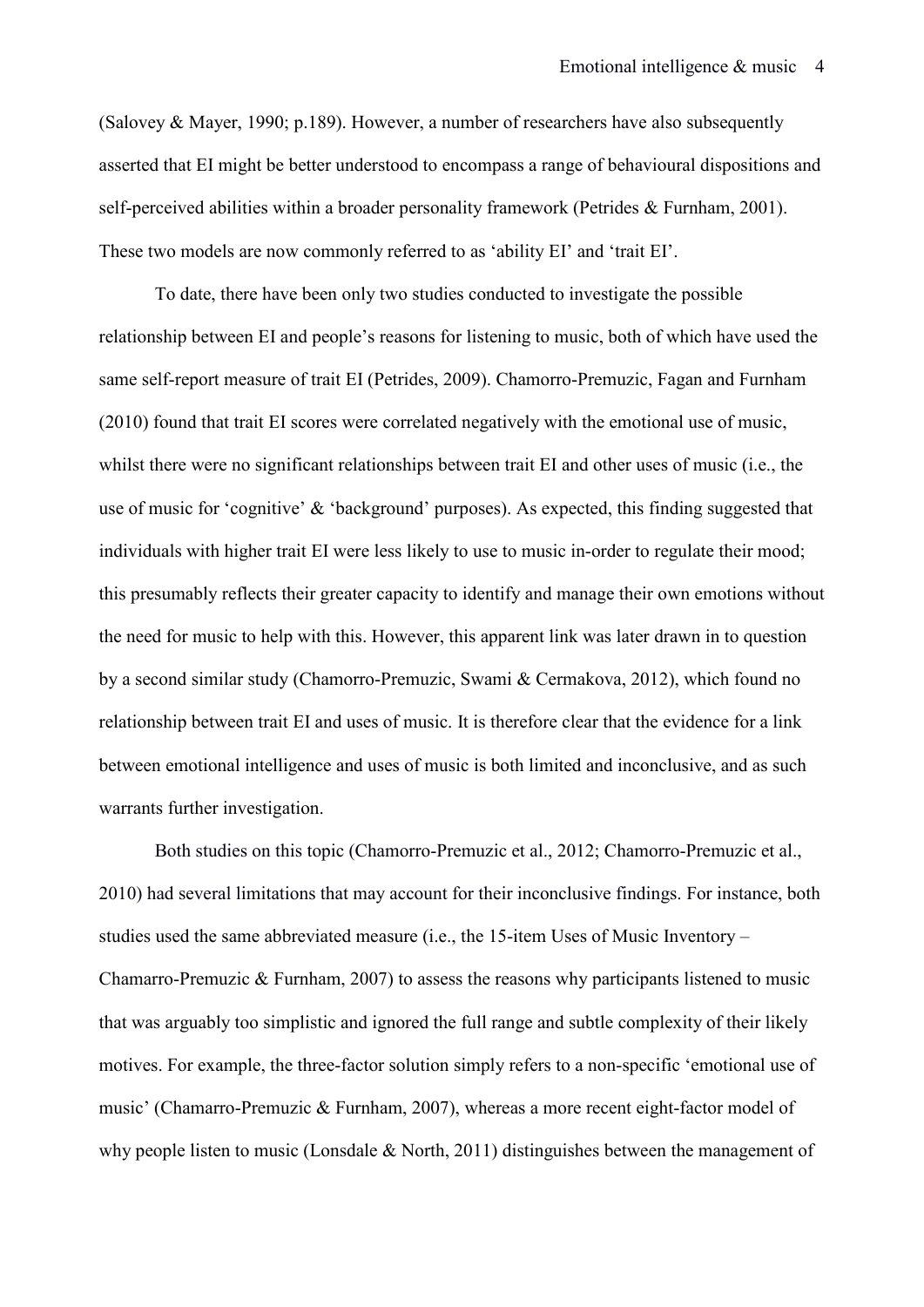positive and negative moods. It is therefore asserted that a more comprehensive measure of people's motives is necessary in-order to understand the relationship between trait EI and people's reasons for listening to music with greater precision.

Both previous investigations also failed to control for the effects of participants' gender and age. There is evidence that men and women may listen to music for different reasons (Lonsdale & North, 2011; North, Hargreaves & O'Neill, 2000), and people's reasons for listening might change as they grow older (Lonsdale & North, 2011). Similarly, research has also consistently shown that females and older participants tend to be more emotionally intelligent than males and their younger participants (e.g., Van Rooy, Alonso & Viswesvaran, 2005), and it is entirely possible that these differences in EI are, to some extent, responsible for individual differences found in people's motives for listening to music. The failure to statistically control for the impact of these variables and the use of a disproportionately male sample (Chamorro-Premuzic et al., 2012) may, in part, explain the conflicting findings of previous investigations.

 Finally, previous research on this subject might also be criticised for overlooking the potential role played by negative affect. When experiencing stress, emotionally intelligent individuals are more likely to adopt effective coping strategies (Noorbakhsha, Besharata & Zarei, 2010) and seek help from others (Ciarrochi & Deane, 2001); this tendency may explain the negative relationship found between EI and the emotional use of music (Chamorro-Premuzic et al, 2010). That is, emotionally intelligent individuals are perhaps less reliant on music as a means to cope with and alleviate negative feelings because of their more adaptive, problemfocussed response to stressful situations. However, this interpretation might be mistaken.

Research suggests that people who experience negative emotions (Getz, Chamorro-Premuzic, Roy & Devroop, 2012) or high levels of stress (Getz, Marks &, Roy, 2012; Vella & Mills, 2017) are more likely to use music to manage their mood. For this reason, it is entirely conceivable that emotionally intelligent individuals are less likely to use music to manage their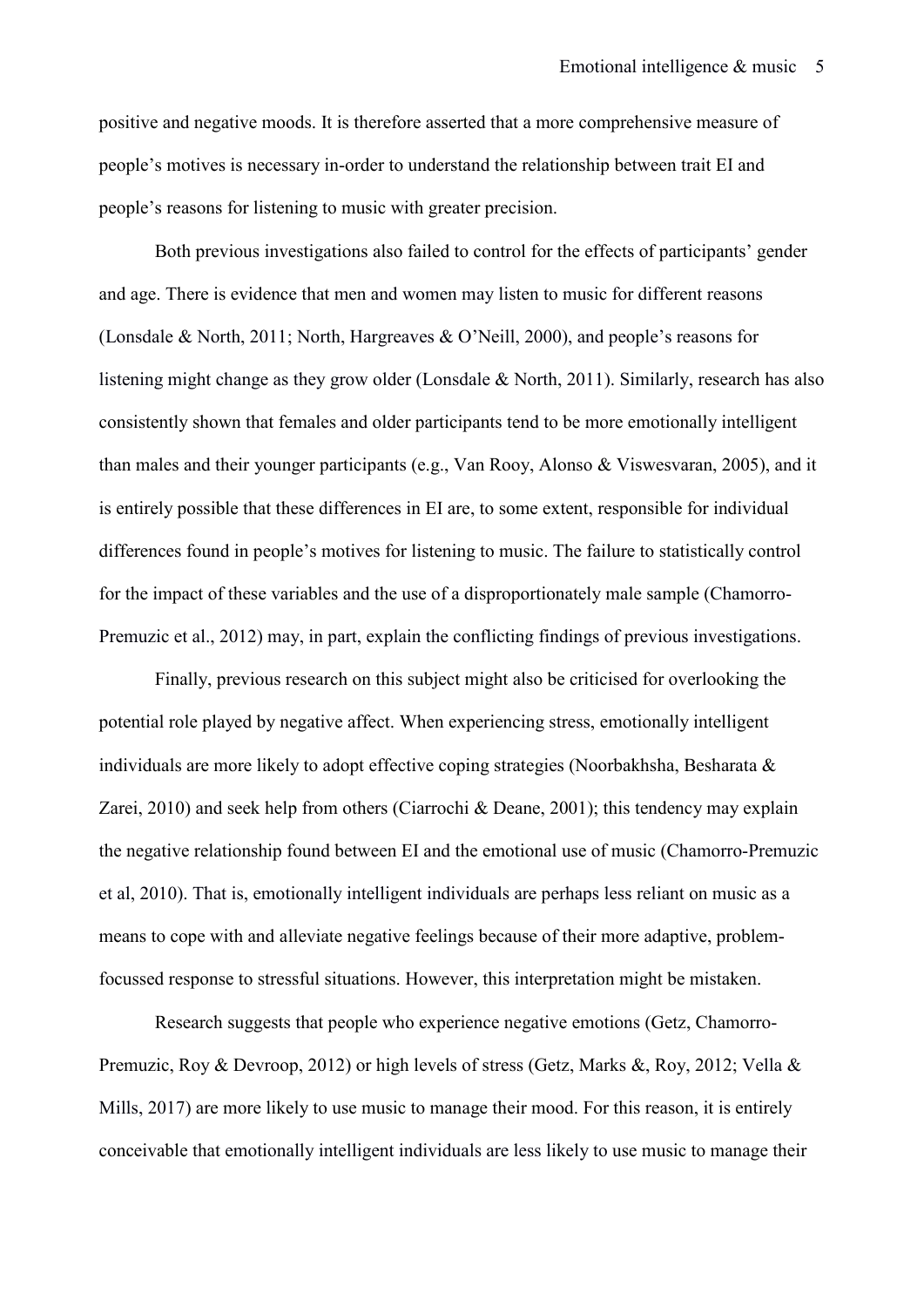mood simply because they tend to experience lower levels of stress or negative affect. Put simply, it is possible that the apparent link between emotional intelligence and people's reasons for listening to music might itself depend on an individual's perceived stress at the time of questioning (i.e., if you are not stressed, lonely or depressed at the time of questioning why would you bother listening to regulate your emotions and / or relieve negative moods?). The study reported here therefore aimed to re-examine the possible relationship between an individual's reasons for listening to music and their trait emotional intelligence.

To address some of the limitations of previous research, the present study used an eightfactor measure (Lonsdale & North, 2011) to assess participants' reasons for listening to music. In addition to this, the present study statistically controlled for the effects of participant's gender, age and perceived stress in-order to determine if the relationship between emotional intelligence and uses of music (if found) is independent of their demographics and their psychological state at the time of questioning. Participants with high trait EI were expected to be less likely to use music for mood management than their less emotionally intelligent counterparts. In contrast, there were little grounds to predict how trait EI might be related to non-emotional uses of music (e.g., distraction, reminisce, arousal & personal identity). To assess these relationships, the present investigation employed the same measure of trait emotional intelligence as was used in the two previous studies on this topic (Chamorro-Premuzic et al., 2012; Chamorro-Premuzic et al., 2010).

However, to focus exclusively on emotional intelligence arguably provides a somewhat limited and imbalanced picture. Previous research on this subject (Chamorro-Premuzic et al., 2012; Chamorro-Premuzic et al., 2010) only investigated the *positive* end of the emotional regulation spectrum (and how it relates to participants' reasons for listening to music), without accounting for the possible influence of emotional deficits or disorders. Indeed, there are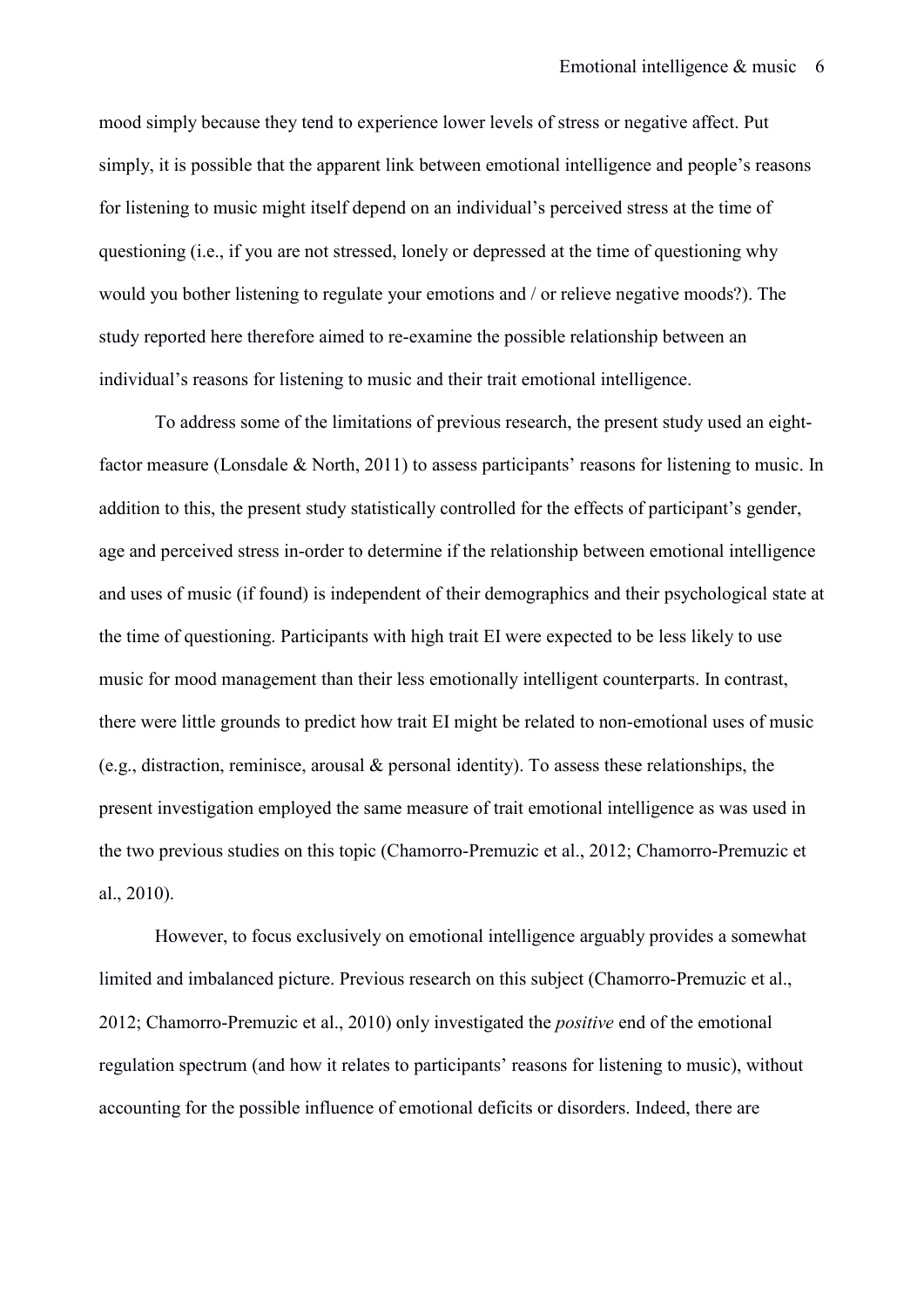individuals that are less able to understand, recognise and describe emotion: this absence of emotional awareness is known as 'alexithymia'.

Alexithymia is most often considered a personality trait that refers to the inability to successfully recognise, describe and communicate feelings (Lumley, Neely & Burger, 2007). Individuals with alexithymia struggle with identifying, understanding and managing their emotions, and as such it is expected that they will be more likely to use music as a means to regulate their emotions. For this reason, the present study assessed alexithymia levels alongside participants' trait emotional intelligence in order to offer a broader view of emotional regulation (i.e., both their emotional competencies  $\&$  emotional deficits) and how it might be related to people's reasons for listening to music. Given that alexithymia has previously been found to correlate negatively with trait EI (e.g., Austin, Saklofske & Egan, 2005), it was therefore expected that alexithymia scores would be positively related with the participants' self-reported use of music for emotional purposes.

#### **Method**

# *Participants*

One hundred and eighty one participants (118 females  $& 63$  males) took part in the study voluntarily and were recruited using email invitations and online via posts on Facebook. Participants ranged from 18 to 82 years old, with a mean age of 35.43 years-old  $(SD = 19.64)$ .

#### *Measures*

Participants were asked to complete an on-line questionnaire concerned with "why people listen to music". The questionnaire was divided into five sections each concerned with a different aspect of the study: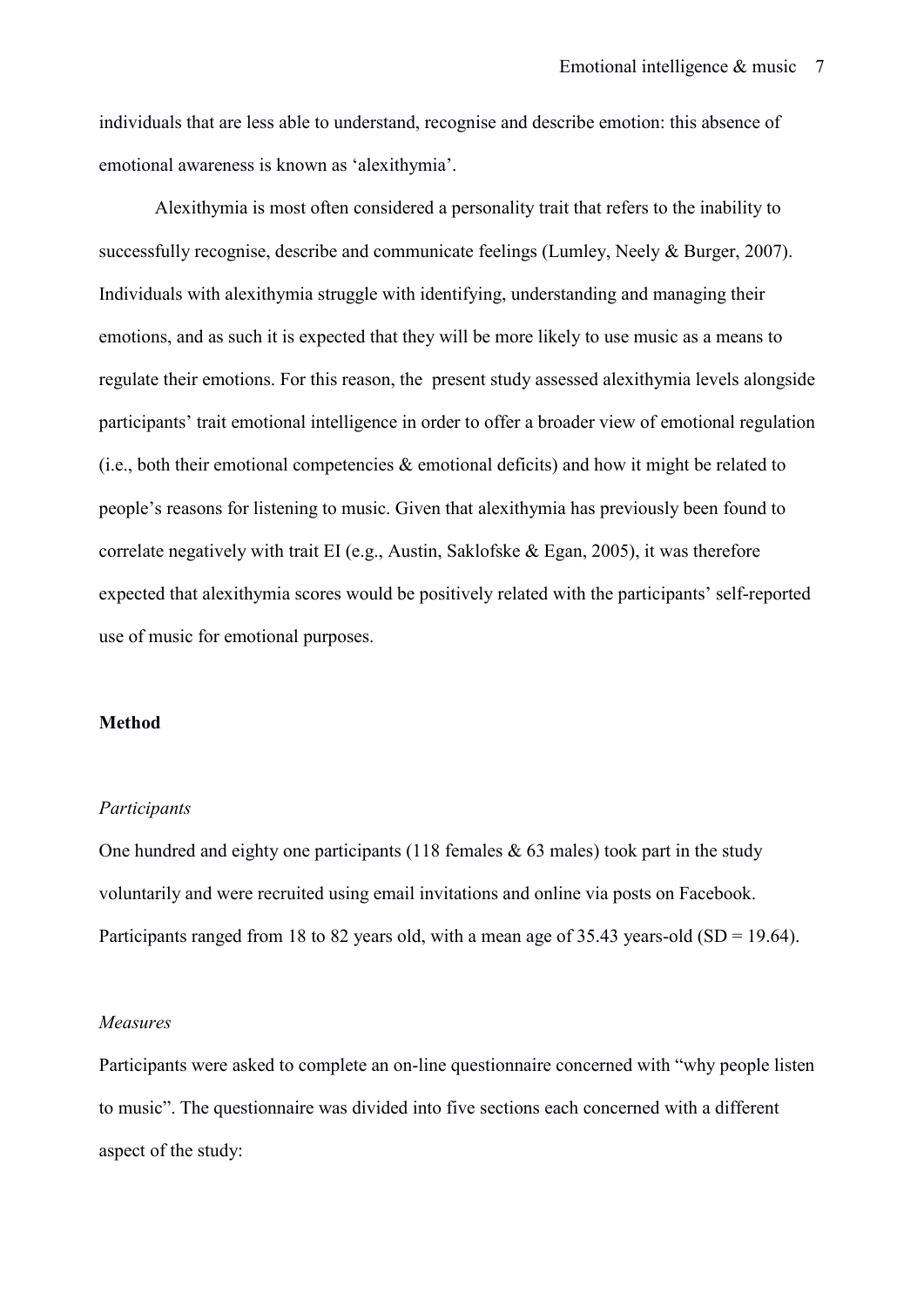#### *Importance of music & music consumption*

Participants were asked how important music is to them  $(0 = Not at all, 10 = Compleley)$  and how often they listened to music, using a 6-point rating scale  $(0 = \text{Never}, 5 = \text{Everyday})$ . To estimate the number of hours spent listening to music over the course of an average week, participants were asked to indicate the number of hour they normally spend listening to music on: (1) an average weekday; (2) an average Saturday; and (3) an average Sunday.[1](#page-19-0) 

#### *Reasons for listening to music*

A 48-item scale (Lonsdale & North, 2011) was used to assess the reasons why participants listen to music. Participants were asked to indicate the extent to which each reason (e.g. "to create an atmosphere") accurately described their reasons for listening to music, using an 11 point rating scale ( $0 = Not$  at all,  $10 = Completely$ ). Previous research (Lonsdale & North, 2011) suggests that this scale can be divided into eight sub-scales each measuring a different reason for listening to music: (1) Personal identity (e.g., "to create an image for myself" - 11 items); (2) Negative mood management (e.g., "to relieve anxiety" - 10 items); (3) Positive mood management (e.g., "to brighten up my day" - 6 items); (4) Reminiscing (e.g., "to reminisce about the past" - 4 items); (5) Diversion (e.g., "to pass the time" - 6 items); (6) Arousal (e.g., "to give me energy" - 5 items); (7) Surveillance (e.g., "to stay in-touch with current fashion and trends" - 3 items); and (8) Social interaction (e.g., "to spend time with friends" - 3 items). Scores for each of the eight subscales were calculated as the mean of the relevant items (i.e., sub-scale scores range from 0 to 10). In the present study, all eight subscales were found to be internally consistent ( $\alpha$  = .72 to 94).

*Stress*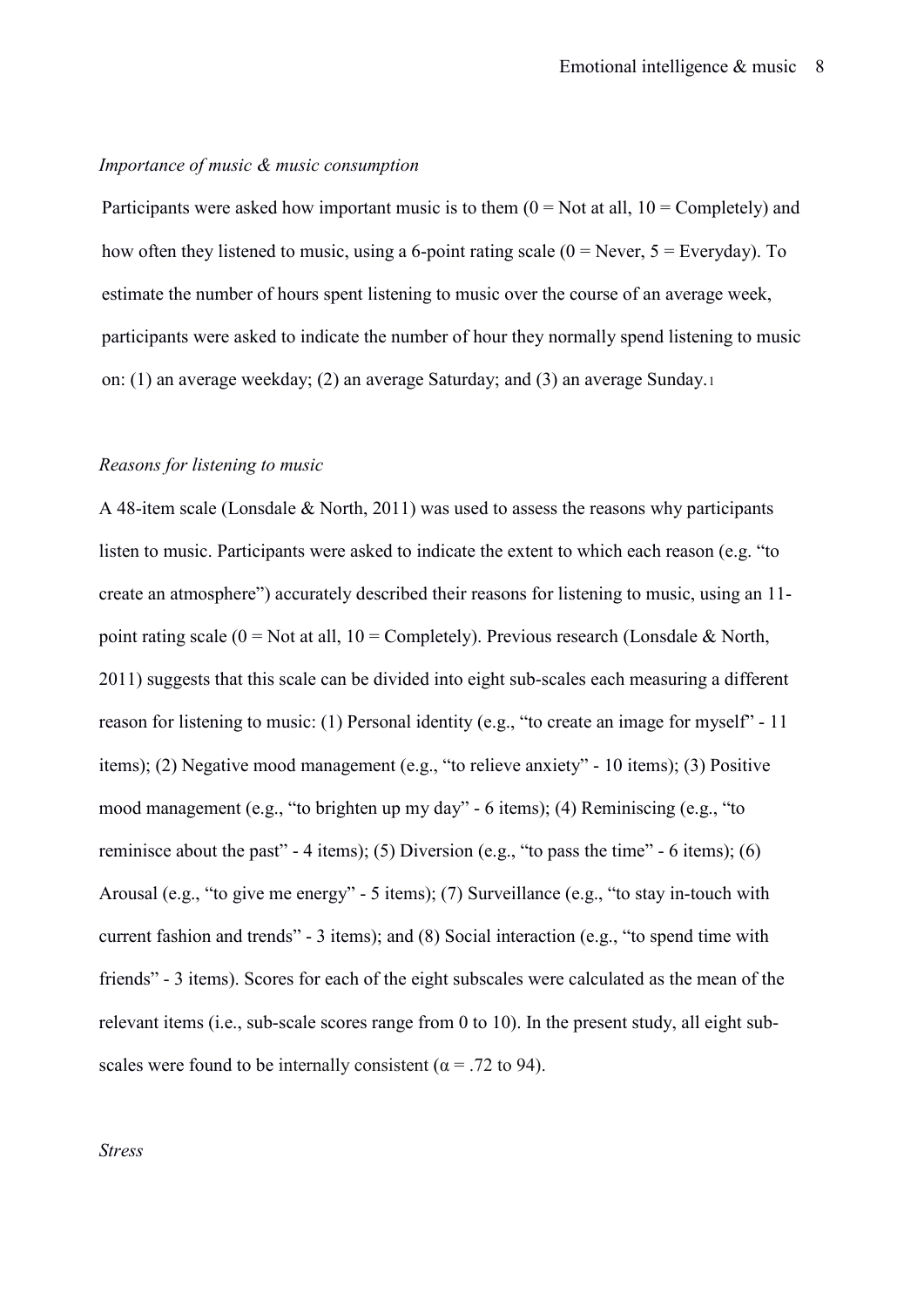The perceived stress scale (PSS) (Cohen, Kamarck & Mermelstein, 1983) was used to assess the participant's perceived stress level over the previous month. The 14-item scale asked participants to indicate how often they have experienced certain thoughts and feelings in the past month (e.g., "In the last month, how often have you been upset about something that happened unexpectedly"), using a 5-point rating scale  $(0 = Never, 4 = Very often)$ . Overall PSS scores were calculated as the sum of all 10 items, and as such ranged from 0 to 40. High PSS score indicated that a participant had felt highly stressed during the previous month. In the present study, the PSS was found to be internally consistent ( $\alpha$  = .91).

## *Emotional intelligence*

The Trait Emotional Intelligence Questionnaire Short Form (TEIQue-SF – version 1.50) (Petrides, 2009) was used to assess participants' level of emotional intelligence. The 30-item scale asked participants to indicate the extent to which they agree or disagree with each of the statements (e.g., "I often find it difficult to see things from another person's viewpoint") using a 7-point rating scale  $(1 = \text{Completely disagree}, 7 = \text{Completely agree})$ . Overall TEIQue-SF scores were calculated as the sum of all 30 items, and as such ranged from 30 to 210. High TEIQue-SF scores indicated that a participant had a more developed emotional intelligence (i.e., was better skilled at recognising, expressing and regulating emotions). In the present study, the TEIQue-SF was found to be internally consistent ( $\alpha$  = .91).

#### *Alexithymia*

The Twenty-Item Toronto Alexithymia Scale (TAS-20) (Bagby, Parker & Taylor, 1994) was used to assess the extent to which participants may suffer from alexithymia. The 20-item scale asked participants to indicate the extent to which they agree or disagree with each of the statements (e.g., "I prefer just to let things happen rather than to understand why they turned out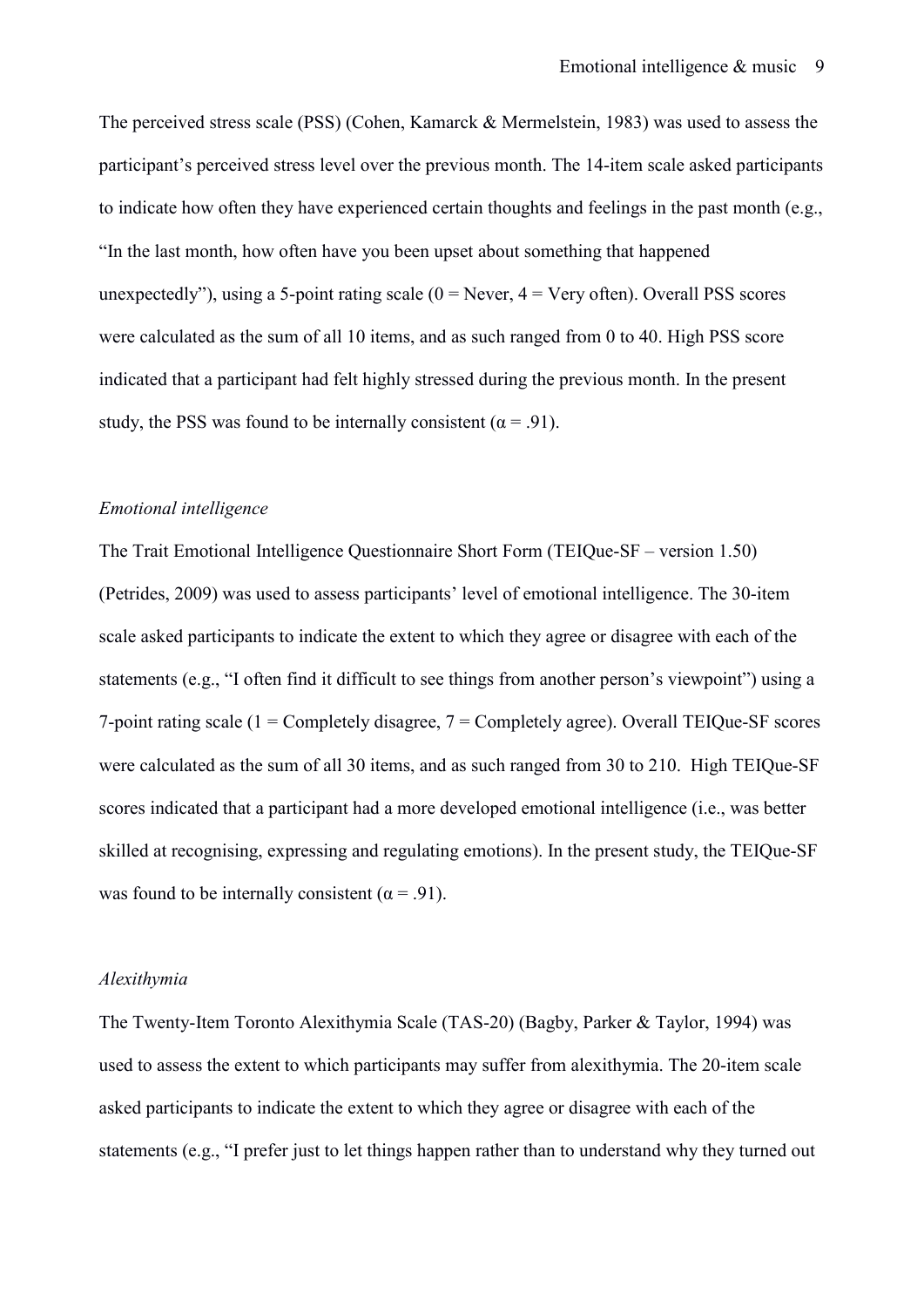that way") using a 5-point rating scale  $(1 =$  Strongly disagree,  $5 =$  Strongly agree). Overall TAS-20 scores were calculated as the sum of all 20 items, and as such ranged from 20 to 100. High TAS-20 scores indicated that a participant is likely to experience difficulty in recognising and describing feelings. In the present study, the TAS-20 was found to be internally consistent ( $\alpha$  = .87).

## **Results**

#### *Preliminary analysis*

Initial analysis indicated that listening to music was important in participants' everyday lives (M  $= 7.17$ , SD = 2.08). The majority of participants (57.46%) reported that they listened to music 'every day', 17.68% listened 'nearly every day', 13.81% listened 'most days' and 11.05% listened 'sometimes'. Participants' estimates also indicated they spent 19.52 hours (SD = 13.73) listening to music over the course of an average week.[2](#page-19-1)

Overall scores for all eight reasons for listening to music were first examined to determine if certain motives were rated more highly than others. A repeated measures ANOVA showed that that mean scores on these eight scales differed significantly,  $F(5.51, 991.50) =$ 212.34,  $p < 0.001$ ,  $\eta_p^2 = .54$ . Table 1 shows the mean rating given to each of the eight subscales. Bonferroni adjusted post hoc tests showed thatparticipants considered positive mood management to be the most important of the eight reasons for listening to music. The next three factors, negative mood management, arousal and reminiscing, were all found to be approximately equal i[n](#page-19-2) their importance. Finally, participants' ratings indicated that surveillance and personal identity were both of similar, low importance.

- Table 1 about here -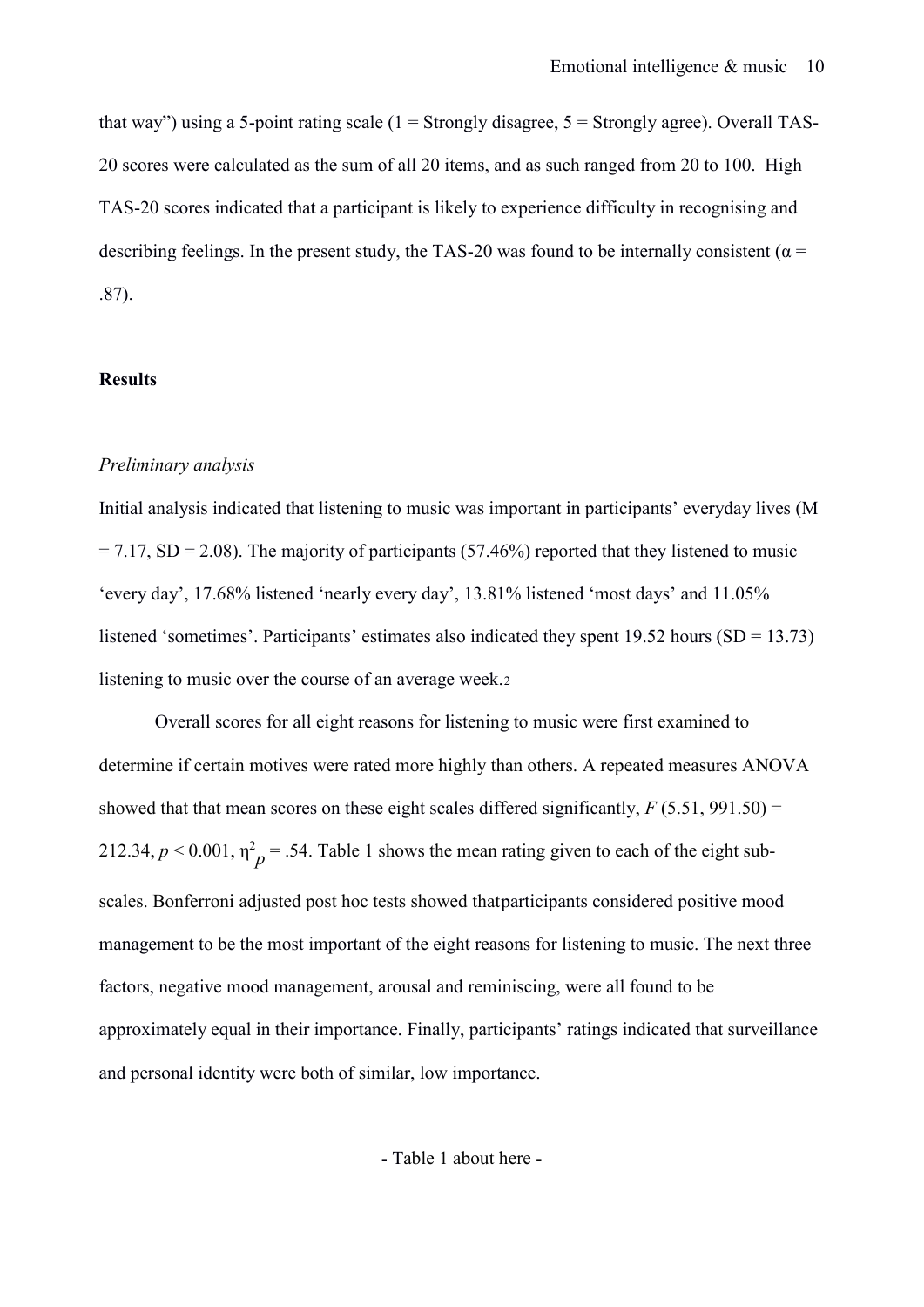A MANOVA was then used to investigate if male and female participants engaged with music differently and also if they listen to music for significantly different reasons. Measures of music's everyday importance, music consumption were used as dependent variables, together with participants' scores on each of the eight subscales. A significant difference was found (*F*  $(11, 169) = 5.21, p < .001, \eta^2 p = .25$ . Univariate analysis subsequently showed that females were more likely to report listening to music to manipulate their arousal  $(5.07 (SD = 2.44))$ , than males ([4](#page-19-3).23 (SD = 2.63)) (*F* (1, 179) = 4.65,  $p = .03$ ,  $\eta^2 p = .03$ )4.

#### *Main analysis*

Pearson's *r* correlational analyses were conducted to establish the relationships between participants' trait emotional intelligence, alexithymia, perceived stress, and their reasons for listening to music. Table 2 shows that trait EI correlated negatively with self-reported alexithymia, stress, and positively with participant's age. Trait EI was also found to correlate negatively with the use of music for negative mood management, diversion and personal identity. Self-reported alexithymia was found to correlate positively with perceived stress and negatively with a participant's age. Alexithymia also correlated positively with the use of music for negative mood management, diversion and personal identity.

# - Table 2 about here -

Partial correlations were subsequently conducted to successively control for the effects of participants' gender, age and perceived stress levels on their reasons for listening to music. Table 2 shows that, after statistically controlling for participants' gender, all the significant correlations previously found with trait EI and alexithymia remained significant. However, when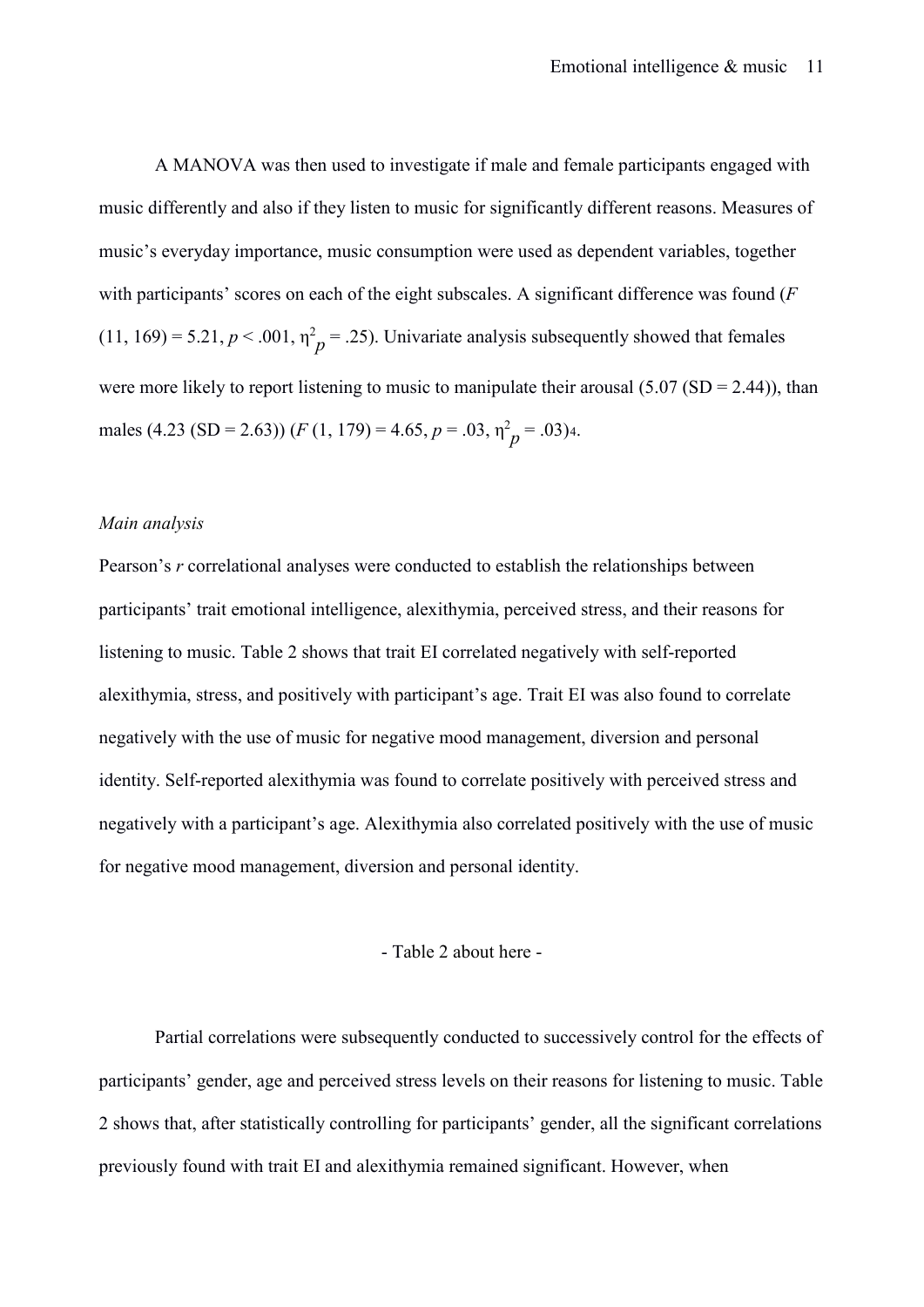participants' gender and age were both controlled for, trait EI was also found to correlate positively with arousal and alexithymia no longer correlated significantly with diversion. Finally, third-order correlations showed that the previous negative correlations between trait EI, alexithymia and negative mood management, diversion and personal identity were no longer significant after controlling for participants' gender, age and their self-reported stress level. In contrast, the same third-order correlation showed that trait EI scores were positively related to both arousal and reminiscing, whilst alexithymia was negatively related to both arousal and reminiscing.

Eight hierarchical multiple regressions were then conducted to test the extent to which the investigated demographic and psychological variables might predict participants' reasons for listening to music. In each regression, participants' age and gender were used as predictors in the first stage of the hierarchical regression. In the second stage of the hierarchical regressions, participants' perceived stress score was added to the model. Finally, participants' trait EI was added to the model. Alexithymia was excluded from these regressions because of concerns about multicollinearity.

Table 3 shows that gender significantly predicted participants' reasons for listening to music at stage 1 (arousal & social interaction), stage 2 (arousal, social interaction & personal identity) and stage 3 (arousal & personal identity) of the hierarchical multiple regression. Similarly, participant's age was found to negatively predict scores on all eight uses of music at stage 1, all but one reason (diversion) at stages 2 and 3 of the hierarchical multiple regression. Perceived stress was found to significantly predict participants' reasons for listening to music at stage 2 (positive mood management, reminiscing, diversion & personal identity) and stage 3 (positive mood management, arousal, reminiscing  $\&$  diversion) of the hierarchical multiple regression. Finally, the addition of trait EI in stage 3 of the hierarchical multiple regression was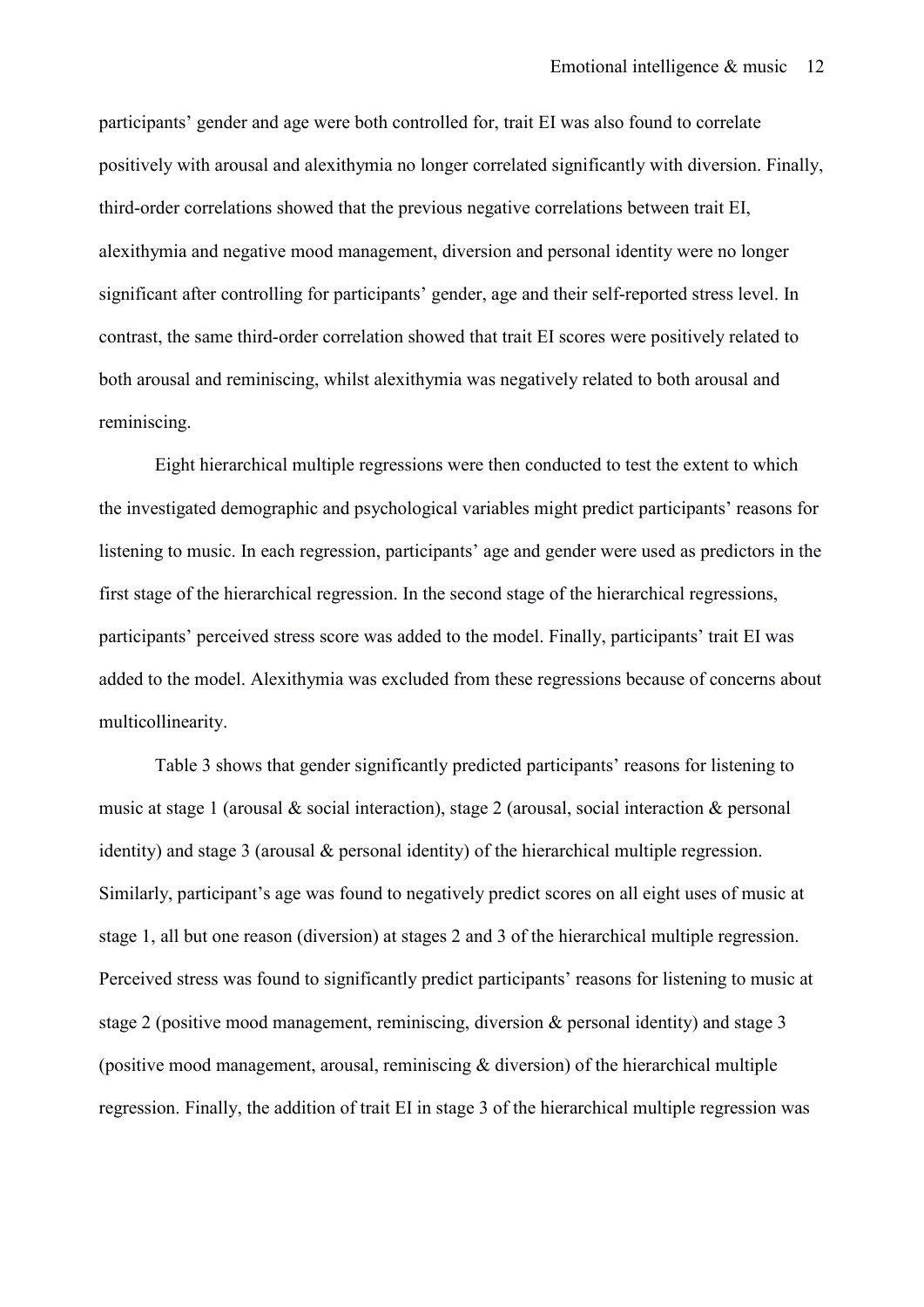only found to significantly predict the extent to which participants listen to music in-order to manipulate their arousal and to reminisce about the past.

- Table 3 about here -

#### **Discussion**

Whilst the results of the present investigation suggest trait emotional intelligence, alexithymia and the reasons why people listen to music are significantly related, the present findings indicate these relationships are not as straightforward as was expected. At first glance, the findings of the present study appear to indicate that trait emotional intelligence correlated negatively with listening to music to manage negative moods. This negative relationship between trait EI and the emotional use of music is consistent with earlier findings (Chamorro-Premuzic, Fagan & Furnham, 2010), and is in keeping with the idea that individuals who consider themselves good at identifying and managing their own emotions (and those of others) are perhaps less inclined to use music in order to regulate their mood. This idea is also further supported by the positive association found between alexithymia and negative mood management scores, this suggests that individuals who struggle to recognise, describe and communicate their feelings may be more likely to listen to music as a means to relieve and alleviate negative moods.

 Although a comparison of mean ratings showed that participants listen to music primarily to manage / regulate their moods, there are a number of other reasons why people listen to music. Indeed, using an eight-factor model (Lonsdale & North, 2011), the present study also found that trait EI and alexithymia were both significantly related to the use of music as a distraction and as a means to express and / or define their identity. Given that previous studies on this subject (Chamorro-Premuzic et al., 2012; Chamorro-Premuzic et al., 2010) employed a simpler three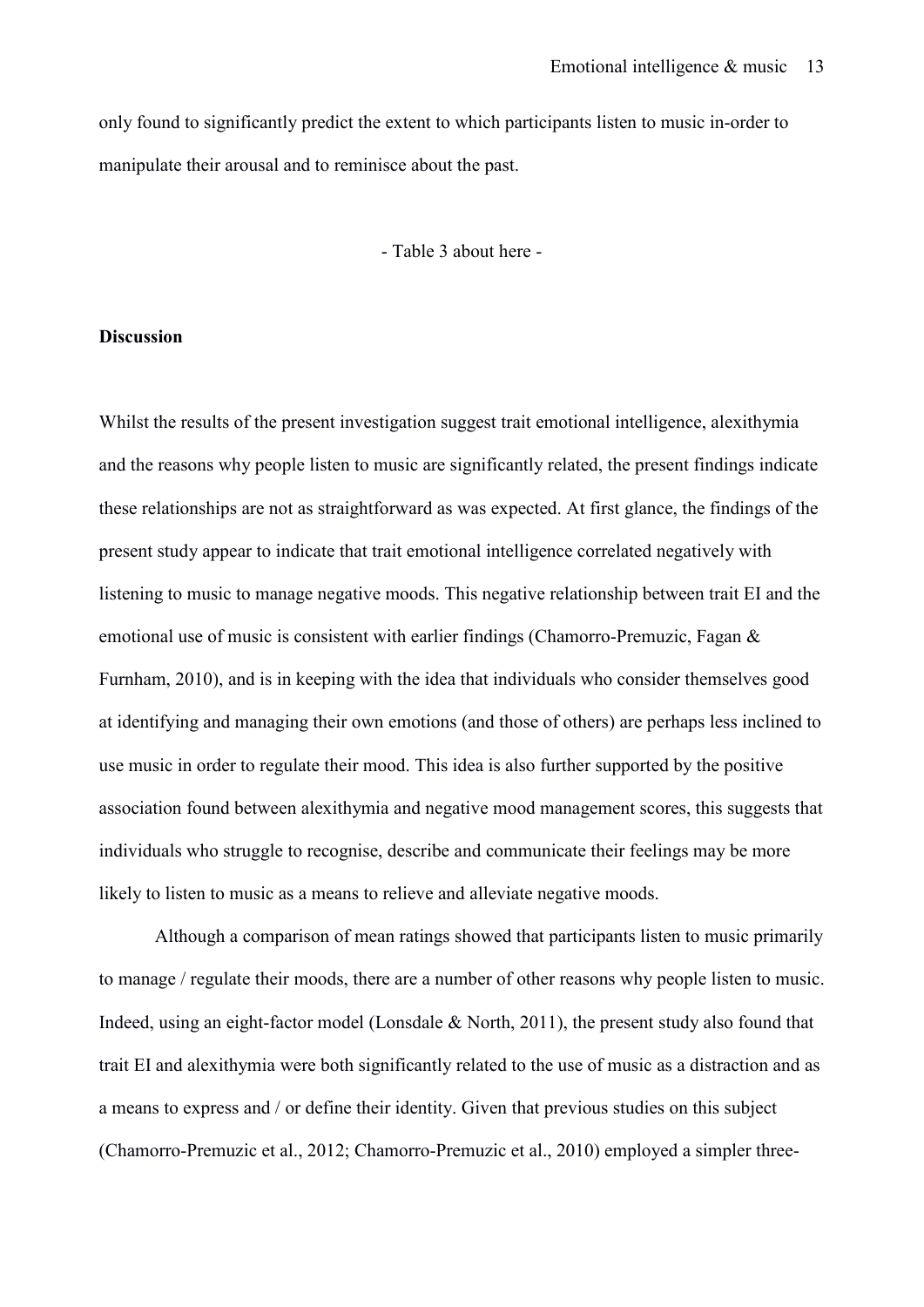factor model of participants' motivations (i.e., emotional, cognitive & background), these correlations were not initially expected, but they certainly warrant further investigation. Together these findings suggest that reasons why people listen to music may differ significantly according to their self-rated ability to identify, understanding and manage their own emotions.

These apparent associations between trait EI and participants' reasons for listening to music were, however, no longer found to be significant when the effects of participants' gender, age and perceived stress levels were all statistically controlled for;this finding was contrary to initial predictions and the findings of previous research on this subject (Chamorro-Premuzic, Fagan & Furnham, 2010). It therefore appears that the links initially found between emotional intelligence, alexithymia and reasons for listening to music (i.e. negative mood management, diversion & personal identity) might be better explained by the stress experienced by participants at the time of questioning (i.e., these correlations only became non-significant after the effects of perceived stress had been partialled out). Emotionally intelligent people tend to adopt more adaptive, problem-focussed coping strategies (Noorbakhsha, Besharata & Zarei, 2010), they experience less stress and have less intense physical reactions to stressful situations (Salovey, Stroud, Woolery & Epel, 2002); it is therefore entirely conceivable that these individuals are less likely to use music to manage negative moods because of their lower levels of stress rather than their ability to successfully identify and regulate their own emotions.

Perhaps most interestingly, the present findings also indicate that (when controlling for participants' gender, age and perceived stress level) emotionally intelligent individuals were more likely to report listening music to reminisce about the past and to manipulate their level of arousal. Likewise, the same partial correlations showed that alexithymia scores were negatively associated with using music for the purposes of reminiscence and managing arousal. This particular pattern of associations between trait EI and participants' reasons for listening to music was further supported by the findings of the eight hierarchical multiple regressions. That is, trait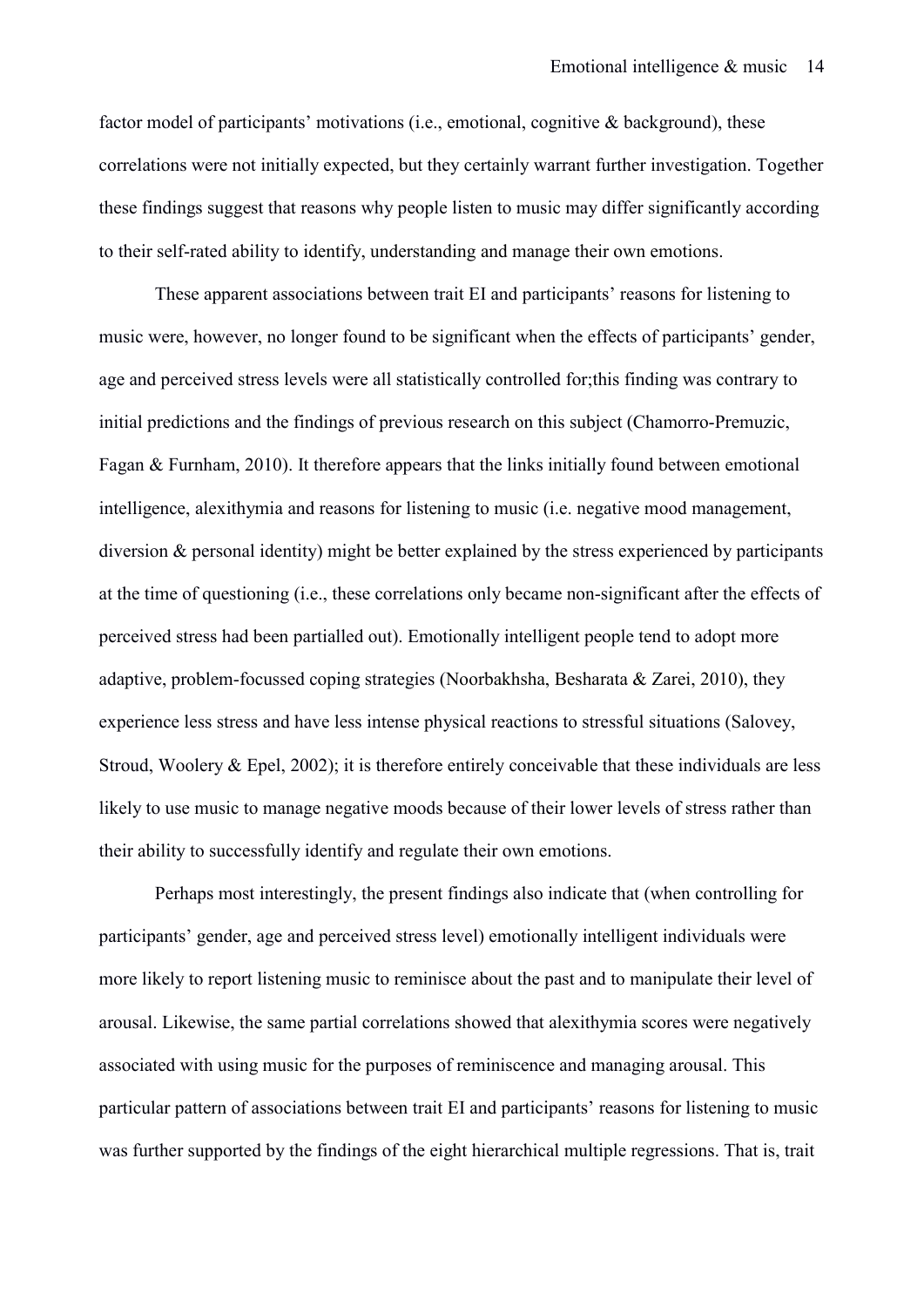EI only served to significantly predict participants' scores on the reminiscing and arousal subscales and none of the other six reasons for listening to music (after the effects of their gender, age and perceived stress level had been accounted for). Although entirely unexpected, these present findings are intriguing and warrant further exploration.

The positive relationship between emotional intelligence and scores on the 'arousal' subscale indicated that emotionally intelligent individuals were more likely to report listening music in order to manipulate their level of arousal according to the demands of a situation (e.g., to wake up in the morning, to sleep at night). Our musical preferences and choices are often extremely context-specific (North & Hargreaves, 1996) and may depend on the nature of listening situation and the needs of the individual to polarise or moderate his / her level of arousal. Indeed, research has also shown that when faced with highly arousing situations individuals will often seek to moderate this by listening to less arousing music (Konečni, Crozier & Doob, 1976; Konečni & Sargent-Pollock, 1976), but equally there are also instances that when placed in high / low arousal situations people will listen to music that polarises their arousal still further (North & Hargreaves, 2000). Perhaps emotionally intelligent individuals are more aware of their current (and desired) state of arousal, more skilled at recognising music's potential to polarise (or moderate) their level of arousal, better understand the context dependent effects of music and are quicker to identify instances when polarisation (or moderation) is likely to optimise or impair performance on a given task or in a particular listening situation.

Emotional intelligence was also found to be a significant predictor of scores on the 'reminiscing' sub-scale, this suggested that participants with high levels of trait EI were more likely to report listening music to reminisce about the past. Although unexpected, this finding is not altogether surprising given recent research that suggests nostalgia and reminiscing about the past is likely to be an important psychological resource triggered in response to negative thoughts and emotions (Routledge, Wildschut, Sedikides & Juhl, 2013). Indeed, there is evidence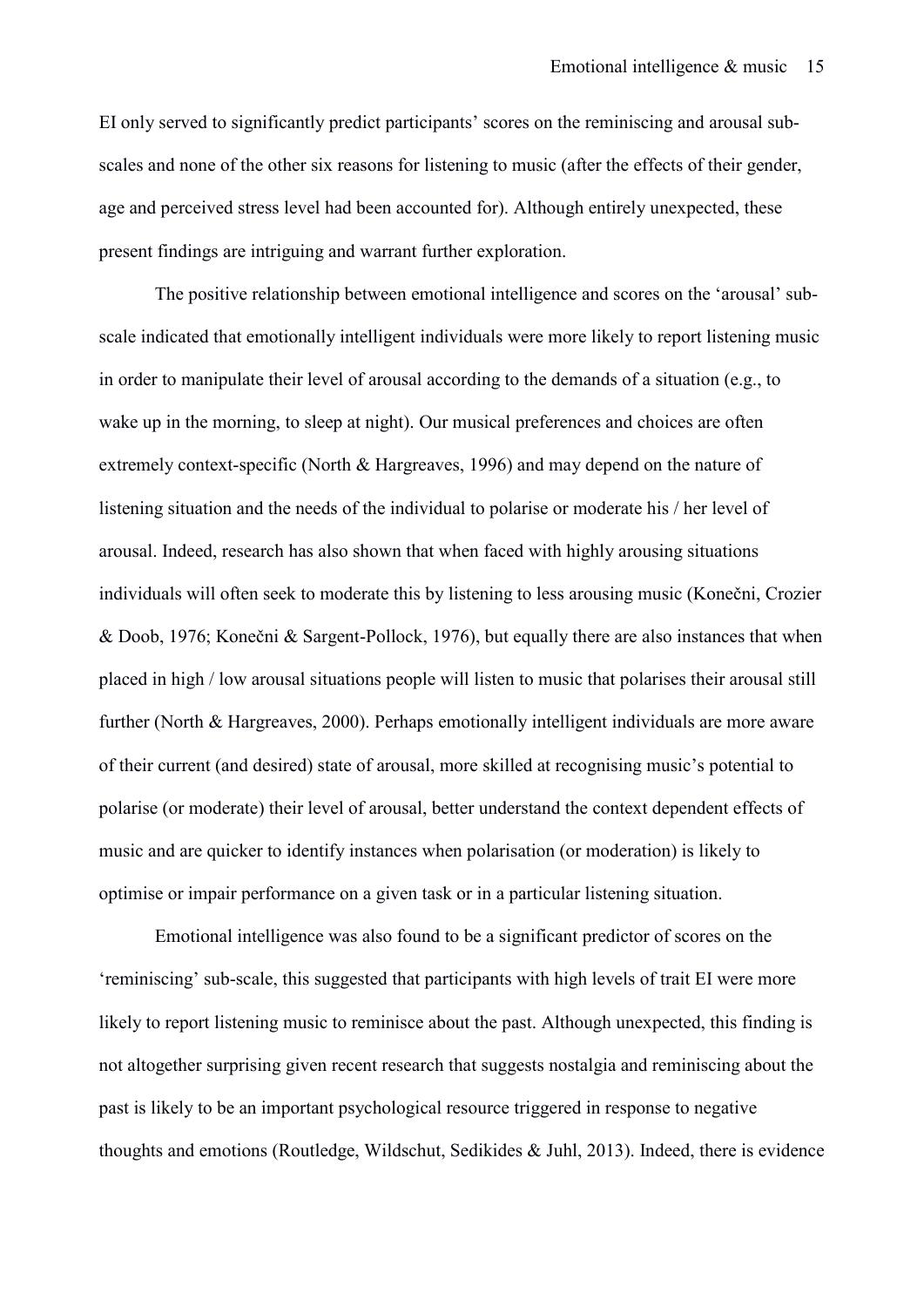to suggest that engaging in nostalgia can lead to significant improvements in mood, increase feelings of social connectedness, enhance self-esteem and bolster perceptions of meaning in life (e.g., Routledge et al., 2011; Wildschut, Sedikides, Arndt & Routledge, 2006). Listening to music as a means to reminisce about the past might therefore be understood as an adaptive coping strategy that is likely to protect individuals from psychological threats (e.g., stress, anxiety & loneliness) and repair the mood of those experiencing negative affect or emotional distress. When viewed in this context, it is possible that emotionally intelligent individuals make greater use of the reminiscence functions served by music simply because they are better able to recognise the value of nostalgia as a resource to promote and maintain their psychological health and well-being. However, given the correlational nature of the study, it is also possible that using music to manipulate arousal and to reminisce about the past might help people to develop their emotional intelligence. In any case, these links warrant further investigation.

The present findings also serve to highlight the importance of controlling for confounding variables (age, gender & stress) when investigating peoples' reasons for listening to music, without this the present study would have arrived at very different conclusions. With this in mind, future investigations on this topic should look to take account of other variables that are known to be related to both emotional intelligence and why people listen to music. In this context, the effects of personality seem like an obvious candidate to control for. For example, research suggests that emotional intelligence and neuroticism are closely related (e.g., Dawda & Hart, 2000; Petrides, Pita, & Kokkinaki, 2007; Siegling, Furnham, & Petrides, 2015). Similarly, several studies have also found that neurotic individuals are more likely to use music to regulate their emotions (e.g., Chamorro-Premuzic, Fagan & Furnham, 2010; Chamorro-Premuzic & Furnham, 2007; Chamorro-Premuzic, Gomà-i-Freixanet, Furnham & Muro, 2009; Chamorro-Premuzic, Swami & Cermakova, 2012; Chamorro-Premuzic, Swami, Furnham & Maakip, 2009). It would therefore be interesting to see if trait emotional intelligence still significantly predicted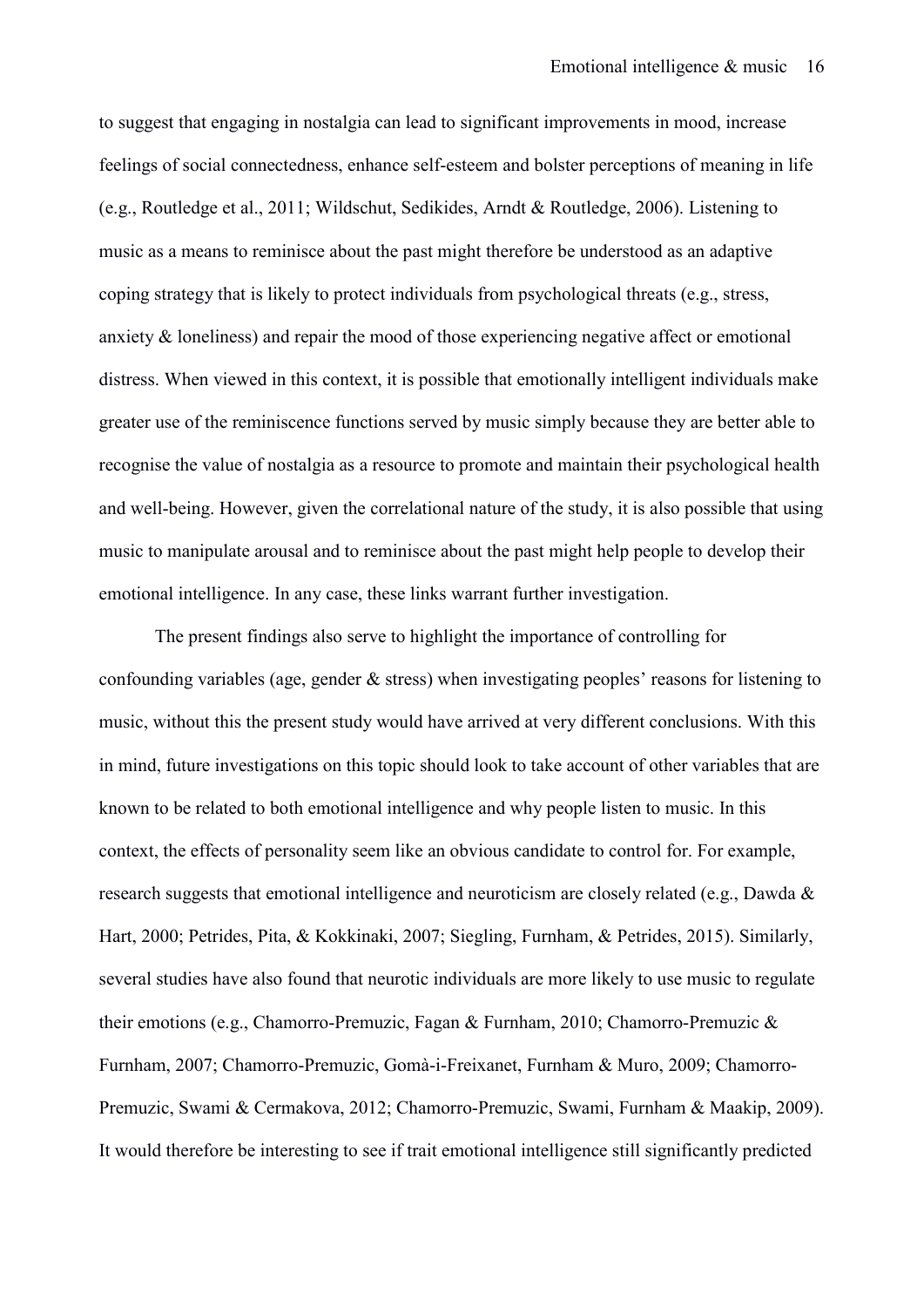participants' reasons for listening to music when neuroticism (together with age, gender & stress) has been controlled for. Several studies have shown that measures of trait emotional intelligence have incremental validity over and above established personality taxonomies (e.g., Brackett & Mayer, 2003; Petrides, Pérez-González & Furnham, 2007; Saklofske, Austin, & Minski, 2003; Siegling, Vesely, Petrides & Saklofske, 2015) in terms of predicting a variety of different psychological and behavioural outcomes, and as such there is every reason to suspect this may also be the case for people's reasons for listening to music.

Many of the present findings were not expected and also demonstrate the importance of employing a more comprehensive eight-factor measure (Lonsdale & North, 2011) to study people's reasons for listening to music. For example, significant correlations were found between trait EI and negative mood management whilst no correlations were found with scores on the positive mood management sub-scale, highlighting the subtle distinction between the two emotional uses of music. What's more, had a simpler three-factor model of participants' motivations (Chamarro-Premuzic & Furnham, 2007) been employed, the correlations found between trait EI, alexithymia and the use of music as a distraction and as a means to express and / or define their identity would not have been identified. Equally, the significant relationships found between trait EI and participants' scores on the reminiscing and arousal sub-scales would also have been missed using a three-factor model (i.e., emotional, cognitive & background). The reasons why people listen to music are not as simplistic as previous studies might indicate, and it is suggested that all future investigations on this topic should aim to reflect the full range of these motives.

Although the present findings offer new insights into the possible links between an individual's reasons for listening to music and their emotional intelligence, it would seem prudent for future studies to re-examine these relationships before more confident conclusions are drawn. However, the present study had a number of issues and limitations that should be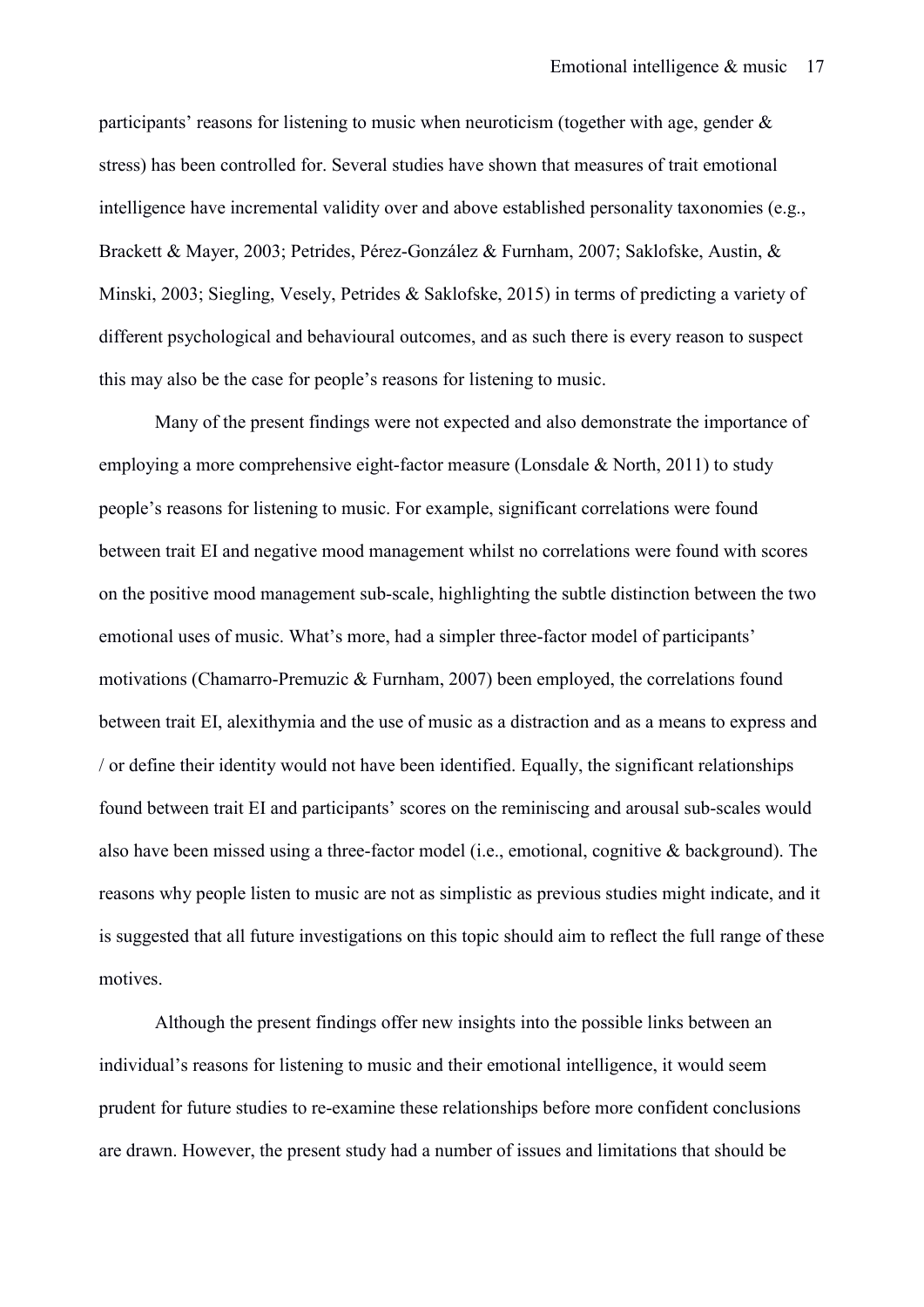acknowledged before these apparent links are re-examined. Firstly, the perceived stress scale (Cohen, Kamarck & Mermelstein, 1983) asks participants to reflect on their thoughts and feelings over the previous month, yet no similar timeframe was used when they were asked to report their reasons for listening to music. Research has shown that the reasons why people listen to music and the means by which they listen to music are likely to vary significantly according the time of day and even day of the week (Krause, North & Hewitt, 2014, 2015; North, Hargreaves & Hargreaves, 2004); it therefore seems odd to assume that an individual's selfreported motives for listening music will remain same as they were at the time of questioning. With this in mind, future investigations might be better served by assessing participants' reasons for listening to music in a way that reflects their recent use of music over specified / pre-set timeframe (e.g., "In the last month / week, why did you listen to music?") in order to correspond with other time-dependent measures (i.e., perceived stress experienced in the last month).

Like the two studies before it (Chamorro-Premuzic et al., 2012; Chamorro-Premuzic et al., 2010), the present investigation used the TEIQue-SF to assess participants' self-reported level of trait emotional intelligence. Although the TEIQue-SF has the advantages of being relatively short (i.e., 30-items) and psychometrically robust (e.g., Cooper & Petrides, 2010; Laborde, Allen & Guillén, 2016), it is not the only way to measure trait emotional intelligence. Indeed, several other self-report measures have been developed over the past thirty years (e.g., SSRI, ECI, EQ-I & SREIS – see Brackett & Geher, 2006 for a brief overview), each of which is based on its own particular definition and theoretical perspective on emotional intelligence. Future investigations on this topic should therefore explore whether the present findings are unique to the TEIQue-SF or if these links are still evident when other measures of trait EI are used. There is, however, evidence that self-rated and performance measures of emotional intelligence are not closely related (e.g., Brackett & Mayer, 2003; Brackett, Rivers, Shiffman, Lerner, & Salovey, 2006), this suggests that our self-perceived ability to perceive, use,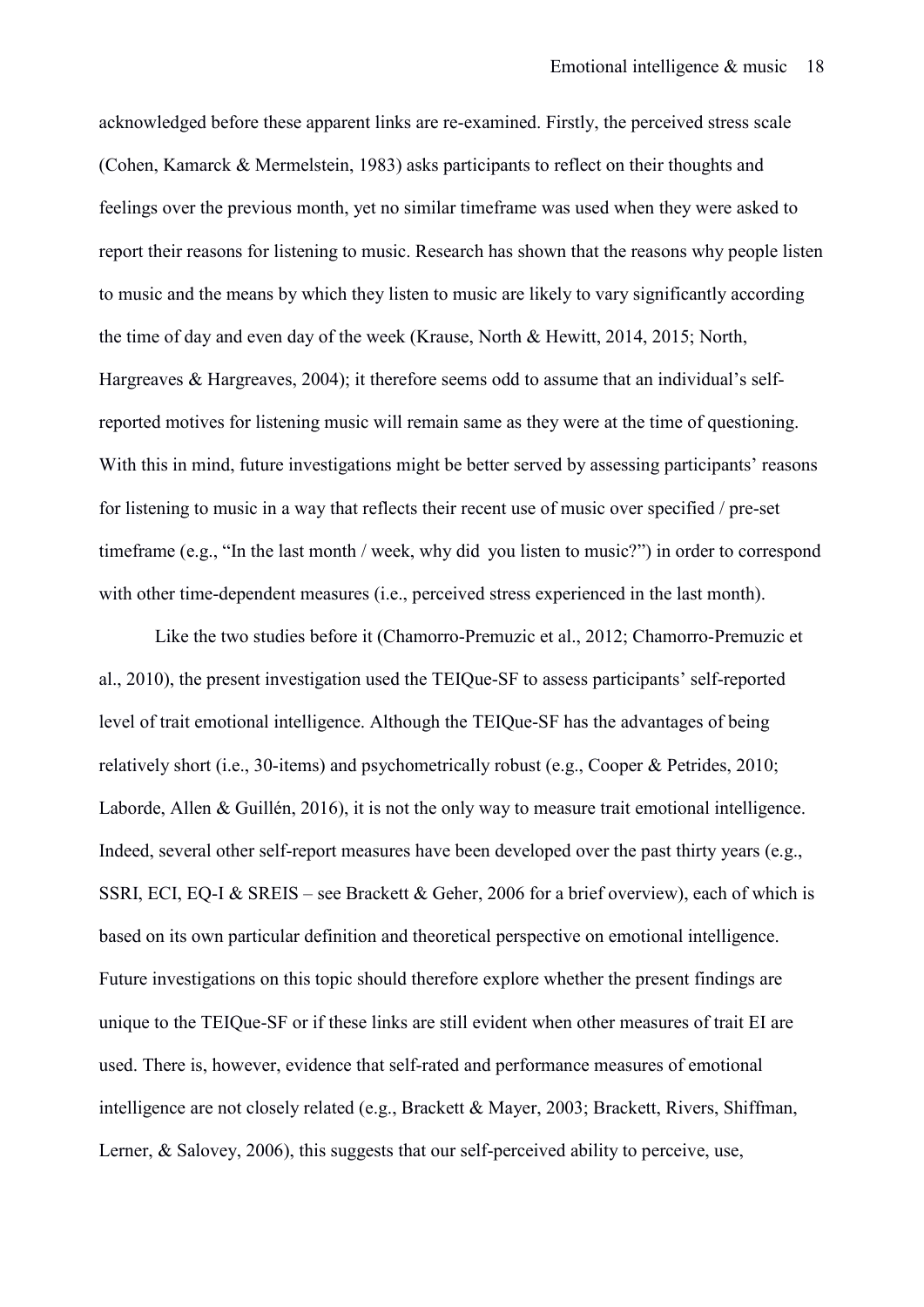understand and manage their emotions (and those of others) is likely to be a poor indicator of our actual emotional abilities. For this reason, future studies might arguably be better served by employing performance measures of emotional intelligence (e.g., the MSCEIT - Mayer, Salovey, & Caruso, 2002) rather than the self-report trait EI measure used here.

 In sum, the present findings support the idea that trait emotional intelligence, alexithymia and the reasons why people listen to music are significantly related. However, these relationships were found to be not as straightforward as was initially expected. In keeping with previous studies (Chamorro-Premuzic et al., 2012; Chamorro-Premuzic et al., 2010), significant correlations were found between measures of trait EI, alexithymia and using music to regulate negative moods. What's more, unexpected correlations were also found with regards to the use of music as a distraction and as a means to express and / or define their identity. These relationships were, however, no longer found to be significant when the effects of perceived stress (together with participants' sex & age) were controlled for, suggesting that stress experienced at the time of questioning rather than emotional intelligence was responsible for these apparent links. In contrast, trait EI scores were found to be positively related to listening to music for the purposes of arousal management and reminiscing about the past when the effects of participants' sex, age and stress were taken into account. Together these findings serve to highlight the importance of controlling for potentially confounding variables (in this case age, gender & stress) and the use of a more comprehensive measure when studying people's reasons for listening to music. Overall, the present findings indicate that individuals with high trait EI might use music in different ways to their less emotionally intelligent counterparts, but not in the ways we previously thought.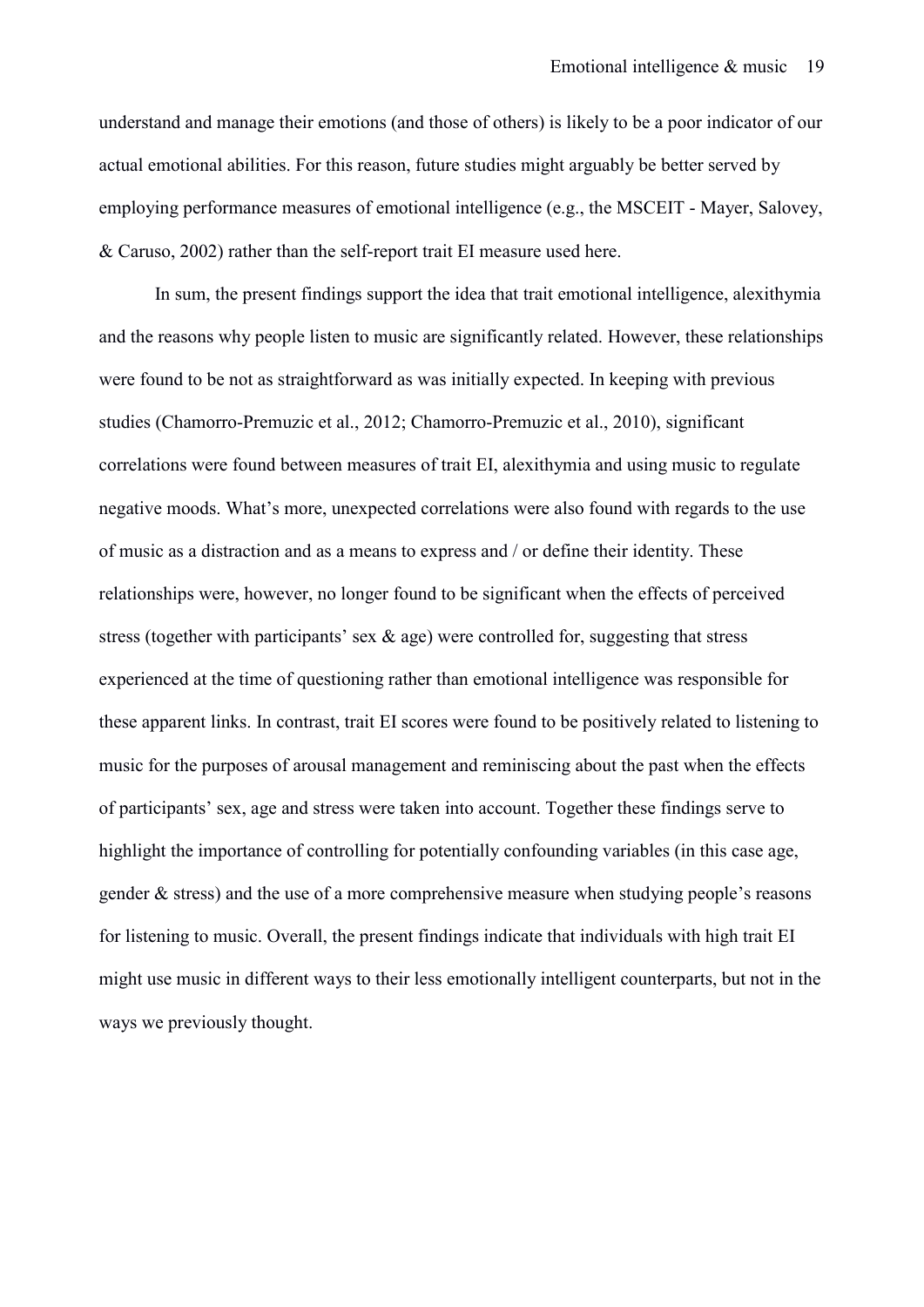# **Ethical Approval**

Ethical approval for this project was given by the Psychology Research Ethics Committee,

Oxford Brookes University [ref number 1415/080].

Notes:

 $\overline{a}$ 

<sup>2</sup> Mean scores indicated that participants reported spending 2.80 hours (SD = 2.07) listening to music on an average weekday, 2.67 hours  $(SD = 2.18)$  on an average Saturday and 2.87 hours  $(SD = 2.42)$  on an average Sunday.

<span id="page-19-3"></span><span id="page-19-2"></span><span id="page-19-1"></span><span id="page-19-0"></span><sup>4</sup> Please consult supplemental online material (Table 4) for further details on all of these gender comparisons.

<sup>1</sup> A weekly estimate was calculated by multiplying participants' weekday estimate by five and adding it together with their Saturday and Sunday estimates.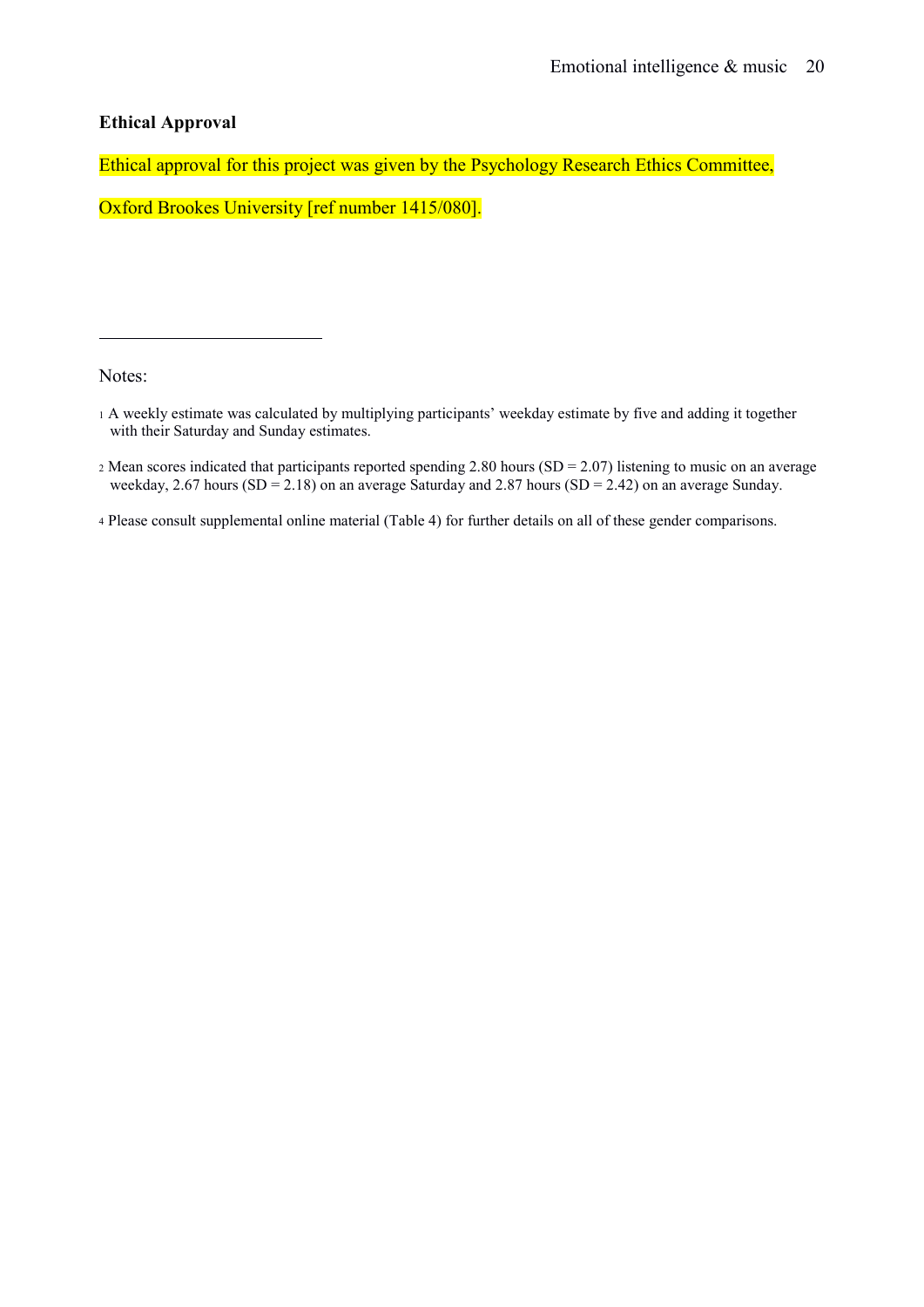#### **References**

- Austin, E. J., Saklofske, D. H., & Egan, V. (2005). Personality, well-being and health correlates of trait emotional intelligence. *Personality and Individual Differences*, *38*, 547-558
- Bagby, R. M., Parker, J. D., & Taylor, G. J. (1994). The twenty-item Toronto Alexithymia scale—I. Item selection and cross-validation of the factor structure. *Journal of Psychosomatic Research, 38*, 23-32.
- Brackett, M. A., & Geher, G. (2006). Measuring emotional intelligence: Paradigmatic diversity and common ground. In J. Ciarrochi, J. P. Forgas, & J. D. Mayer (Eds.), *Emotional Intelligence in Everyday Life* (pp. 27-50). New York: Psychology Press.
- Brackett, M. A., & Mayer, J. D. (2003). Convergent, discriminant, and incremental validity of competing measures of emotional intelligence. *Personality and Social Psychology Bulletin*, *29*, 1147-1158.
- Brackett, M. A., Rivers, S. E., Shiffman, S., Lerner, N., & Salovey, P. (2006). Relating emotional abilities to social functioning: a comparison of self-report and performance measures of emotional intelligence. *Journal of Personality and Social Psychology*, *91*, 780-795.
- Brown, J. D., Campbell, K., & Fischer, L. (1986). American adolescents and music videos: why do they watch? *Gazette*, *37*, 19-32.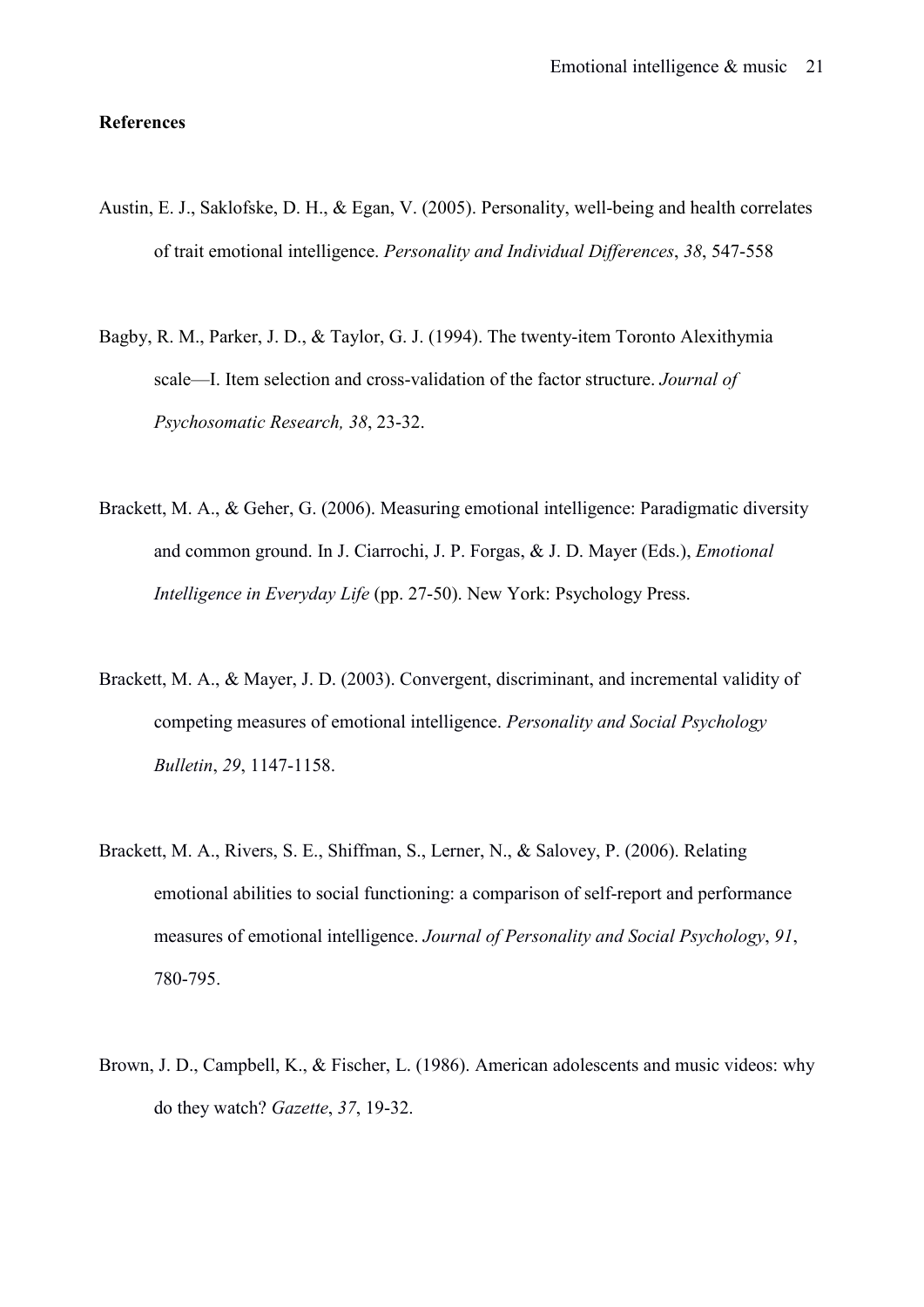- Chamorro-Premuzic, T., Fagan, P., & Furnham, A. (2010). Personality and uses of music as predictors of preferences for music consensually classified as happy, sad, complex, and social. *Psychology of Aesthetics, Creativity, and the Arts*, *4*, 205-213.
- Chamorro‐Premuzic, T., & Furnham, A. (2007). Personality and music: Can traits explain how people use music in everyday life? *British Journal of Psychology, 98,* 175-185
- Chamorro-Premuzic, T., Gomà-i-Freixanet, M., Furnham, A., & Muro, A. (2009). Personality, self-estimated intelligence, and uses of music: A Spanish replication and extension using structural equation modeling. *Psychology of Aesthetics, Creativity, and the Arts*, *3*, 149- 155.
- Chamorro-Premuzic, T., Swami, V., Furnham, A., & Maakip, I. (2009). The big five personality traits and uses of music: A replication in Malaysia using structural equation modeling. *Journal of Individual Differences*, *30*, 20-27.
- Chamorro-Premuzic, T., Swami, V., & Cermakova, B. (2012). Individual differences in music consumption are predicted by uses of music and age rather than emotional intelligence, neuroticism, extraversion or openness. *Psychology of Music*, *40*, 285-300*.*
- Ciarrochi, J. V., & Deane, F. P. (2001). Emotional competence and willingness to seek help from professional and nonprofessional sources. *British Journal of Guidance and Counselling*, *29*, 233-246.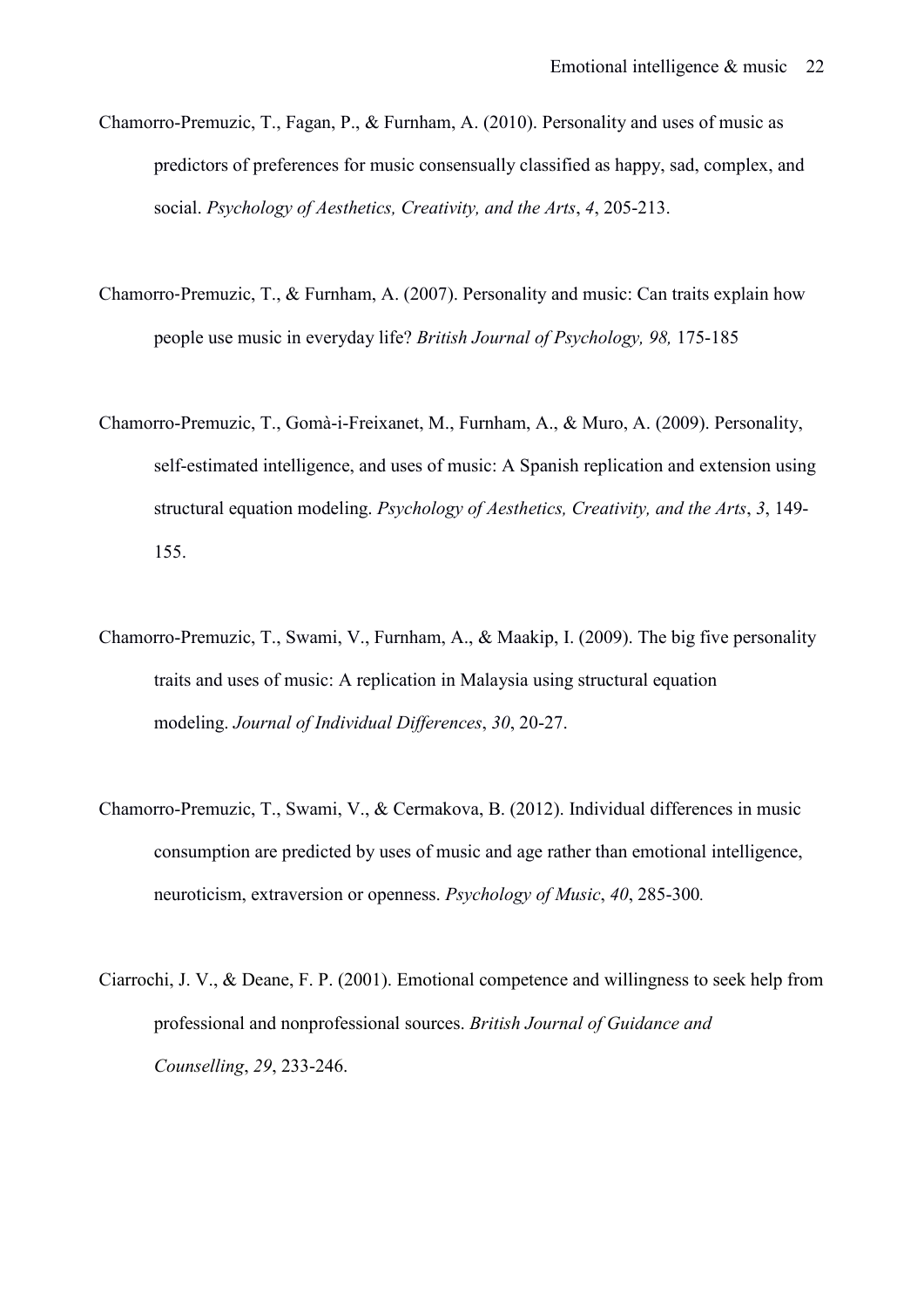- Cohen, S., Kamarck, T., & Mermelstein, R. (1983). A global measure of perceived stress. *Journal of Health and Social Behavior, 24*, 385-396.
- Cooper, A., & Petrides, K. V. (2010). A psychometric analysis of the trait emotional intelligence questionnaire - Short form (TEIQue–SF) using item response theory. *Journal of Personality Assessment*, *92*, 449-457.
- Dawda, D., & Hart, S. D. (2000). Assessing emotional intelligence: Reliability and validity of the Bar-On emotional quotient inventory (EQ-i) in university students. *Personality and Individual Differences*, *28*, 797-812.
- Gardner, H. (1983). *Frames of mind: The theory of multiple intelligences*. New York: Basic Books.
- Getz, L. M., Chamorro-Premuzic, T., Roy, M. M., & Devroop, K. (2012). The relationship between affect, uses of music, and music preferences in a sample of South African adolescents. *Psychology of Music, 40,* 164–178
- Getz, L. M., Marks, S., & Roy, M. (2014). The influence of stress, optimism, and music training on music uses and preferences. *Psychology of Music*, *42*, 71-85.
- Goleman, D. (1995). *Emotional intelligence: Why it can matter more than IQ*. New York: Bantam.
- Konečni, V. J., Crozier, J. B., & Doob, A. N. (1976). Anger and expression of aggression: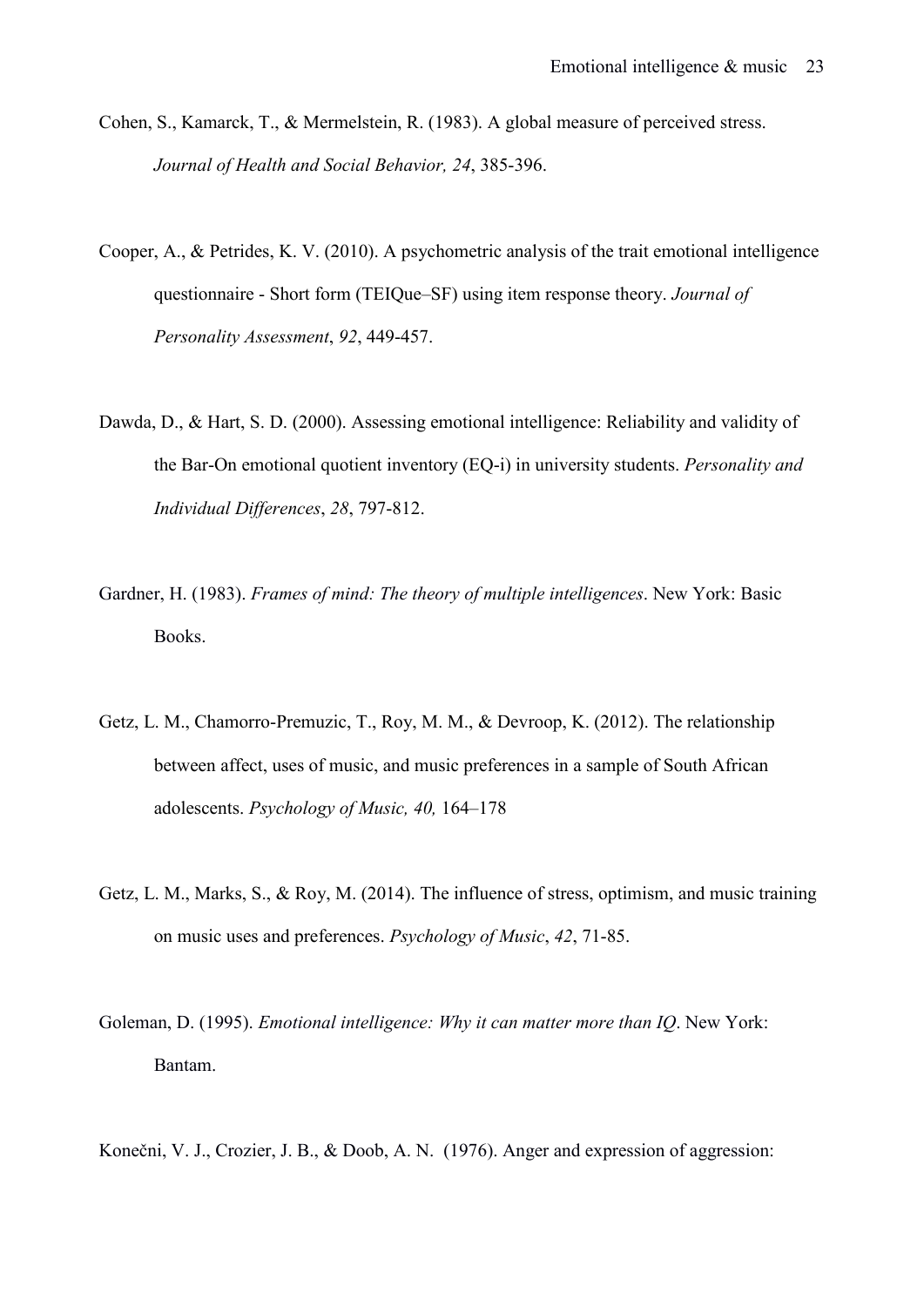Effects on aesthetic preference. *Scientific Aesthetics*, *1*, 47-55.

- Konečni, V. J., & Sargent-Pollock, D. (1976). Choice between melodies differing in complexity under divided-attention conditions. *Journal of Experimental Psychology: Human Perception and Performance*, *2*, 347-356
- Krause, A., North, A., & Hewitt, L. (2014). Music selection behaviors in everyday listening. *Journal of Broadcasting & Electronic Media*, *58,* 306-323.
- Krause, A. E., North, A. C., & Hewitt, L. Y. (2015). Music-listening in everyday life: Devices and choice. *Psychology of Music*, *43,* 155-170.
- Laborde, S., Allen, M. S., & Guillén, F. (2016). Construct and concurrent validity of the shortand long-form versions of the trait emotional intelligence questionnaire. *Personality and Individual Differences*, *101*, 232-235.
- Laukka, P. (2007). Uses of music and psychological well-being among the elderly. *Journal of Happiness Studies*, *8*, 215-241.
- Lonsdale, A. J., & North, A. C. (2011). Why do we listen to music? A uses and gratifications analysis. *British Journal of Psychology*, *102*, 108-134.
- Lumley, M. A., Neely, L. C., & Burger, A. J. (2007). The assessment of alexithymia in medical settings: implications for understanding and treating health problems. *Journal of Personality Assessment*, *89*, 230-246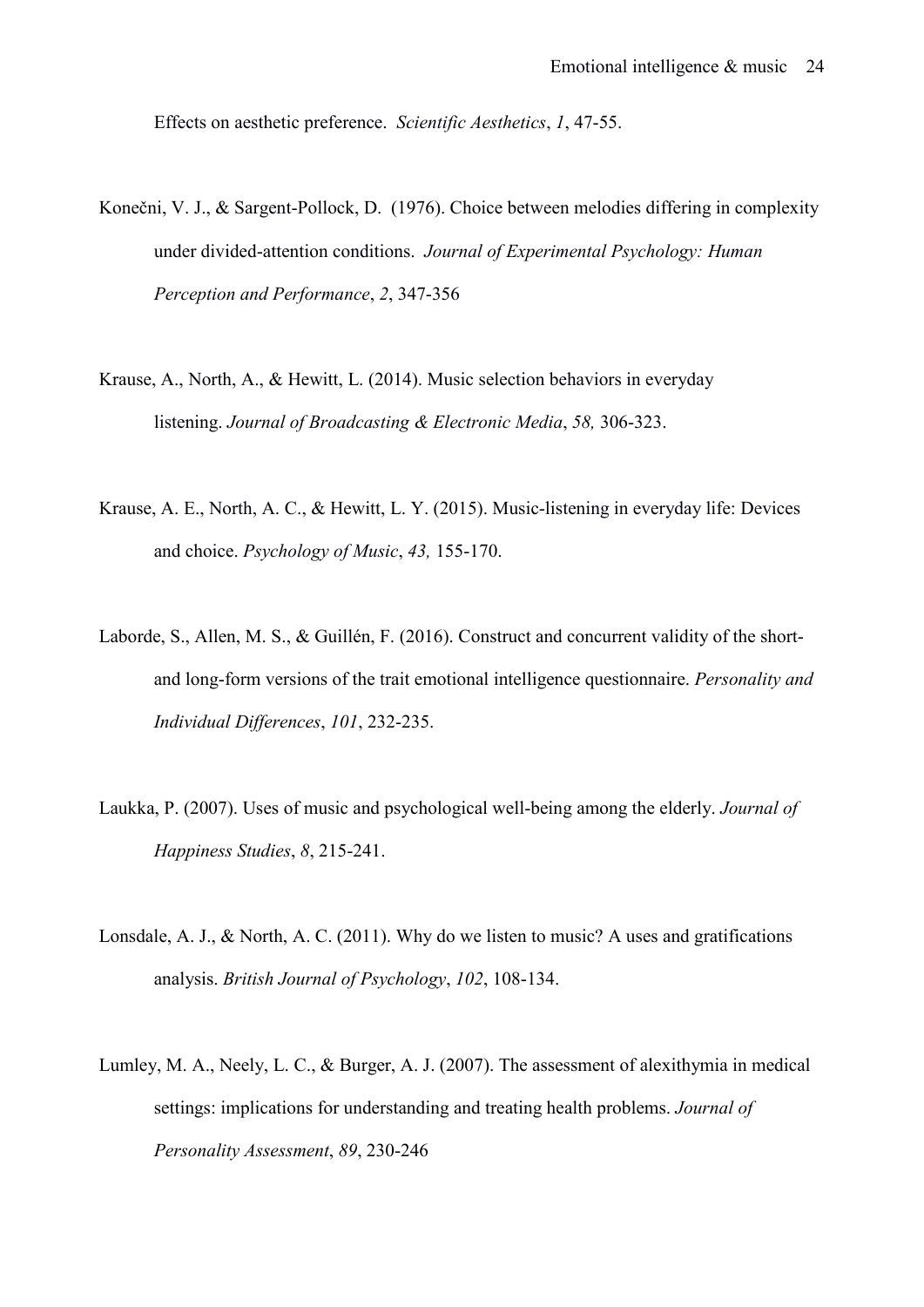- Mayer, J. D., Salovey, P., & Caruso, D. R. (2002). *The Mayer–Salovey–Caruso Emotional Intelligence Test (MSCEIT)*. Toronto: Multi-Health Systems.
- Noorbakhsh, S. N., Besharat, M. A., & Zarei, J. (2010). Emotional intelligence and coping styles with stress. *Procedia-Social and Behavioral Sciences*, *5*, 818-822.
- North, A. C., & Hargreaves, D. J. (1996). Situational influences on reported musical preference. *Psychomusicology*, *15*, 30-45.
- North, A. C., & Hargreaves, D. J. (2000). Music preferences during and after relaxation and exercise. *American Journal of Psychology*, *113*, 43-67.
- North, A. C., Hargreaves, D. J., & Hargreaves, J. J. (2004). Uses of music in everyday life. *Music Perception*, *22*, 41 – 77.
- North, A. C., Hargreaves, D. J., & O'Neill, S. A. (2000). The importance of music to adolescents. *British Journal of Educational Psychology*, *70*, 255-272.
- Petrides, K. V. (2009). Psychometric properties of the trait emotional intelligence questionnaire. In C. Stough, D. H. Saklofske, & J. D. Parker (Eds.), *Advances in the Assessment of Emotional Intelligence* (pp. 85-101). New York: Springer.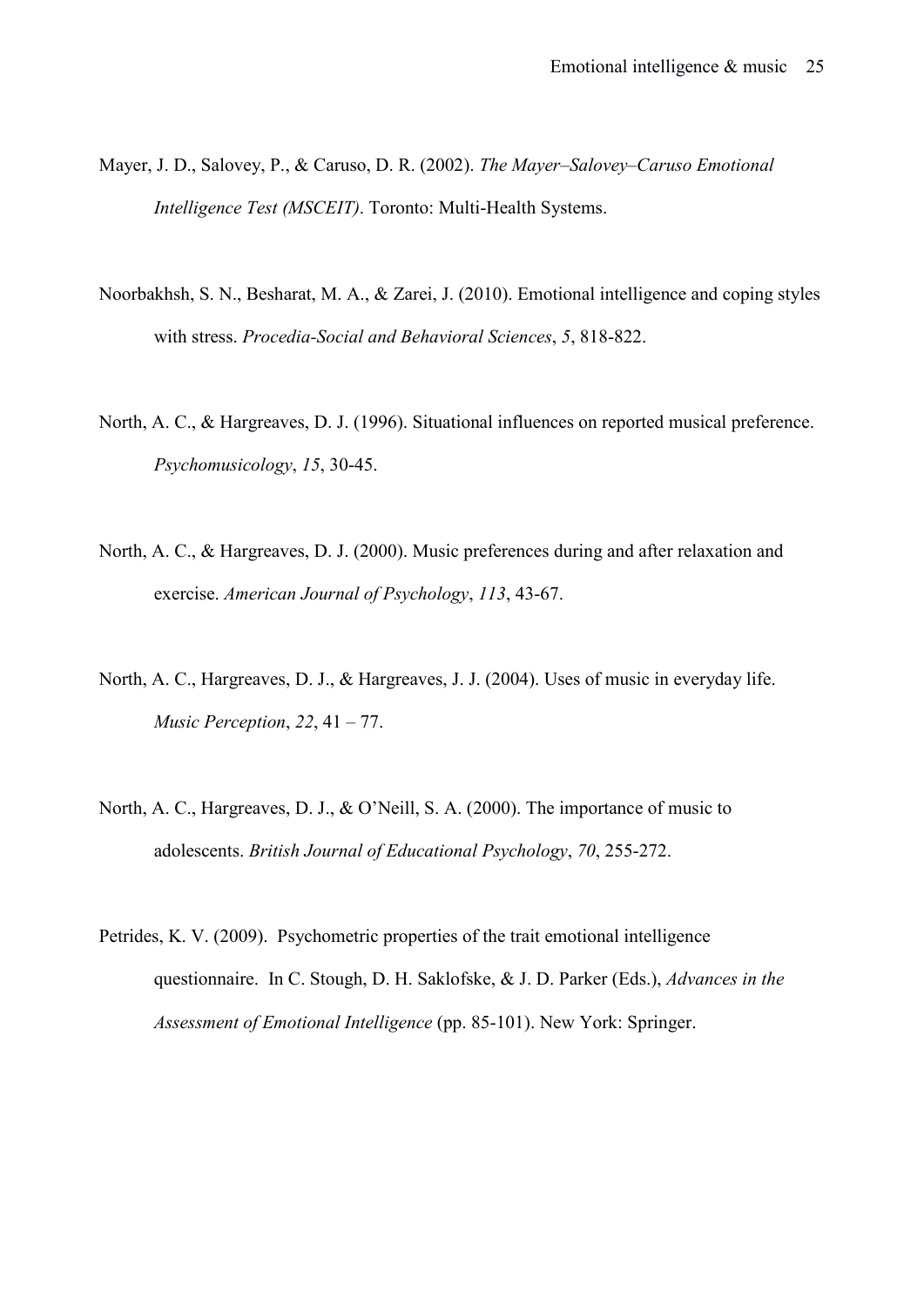- Petrides, K. V., & Furnham, A. (2001). Trait emotional intelligence: Psychometric investigation with reference to established trait taxonomies. *European Journal of Personality*, *15*, 425- 448.
- Petrides, K. V., Pérez-González, J. C., & Furnham, A. (2007). On the criterion and incremental validity of trait emotional intelligence. *Cognition and Emotion*, *21*, 26-55.
- Petrides, K. V., Pita, R., & Kokkinaki, F. (2007). The location of trait emotional intelligence in personality factor space. *British Journal of Psychology*, *98,* 273-289.
- Routledge, C., Arndt, J., Wildschut, T., Sedikides, C., Hart, C., Juhl, J., Vingerhoets, A. J., & Scholtz, W. (2011). The past makes the present meaningful: Nostalgia as an existential resource. *Journal of Personality and Social Psychology*, *101*, 638-652.
- Routledge, C., Wildschut, T., Sedikides, C., & Juhl, J. (2013). Nostalgia as a resource for psychological health and well-being. *Social and Personality Psychology Compass*, *7*, 808-818.
- Salovey, P., & Mayer, J. D. (1990). Emotional intelligence. *Imagination, Cognition and Personality*, *9*, 185-211.
- Salovey, P., Stroud, L. R., Woolery, A., & Epel, E. S. (2002). Perceived emotional intelligence, stress reactivity, and symptom reports: Further explorations using the trait meta-mood scale. *Psychology and Health*, *17*, 611-627.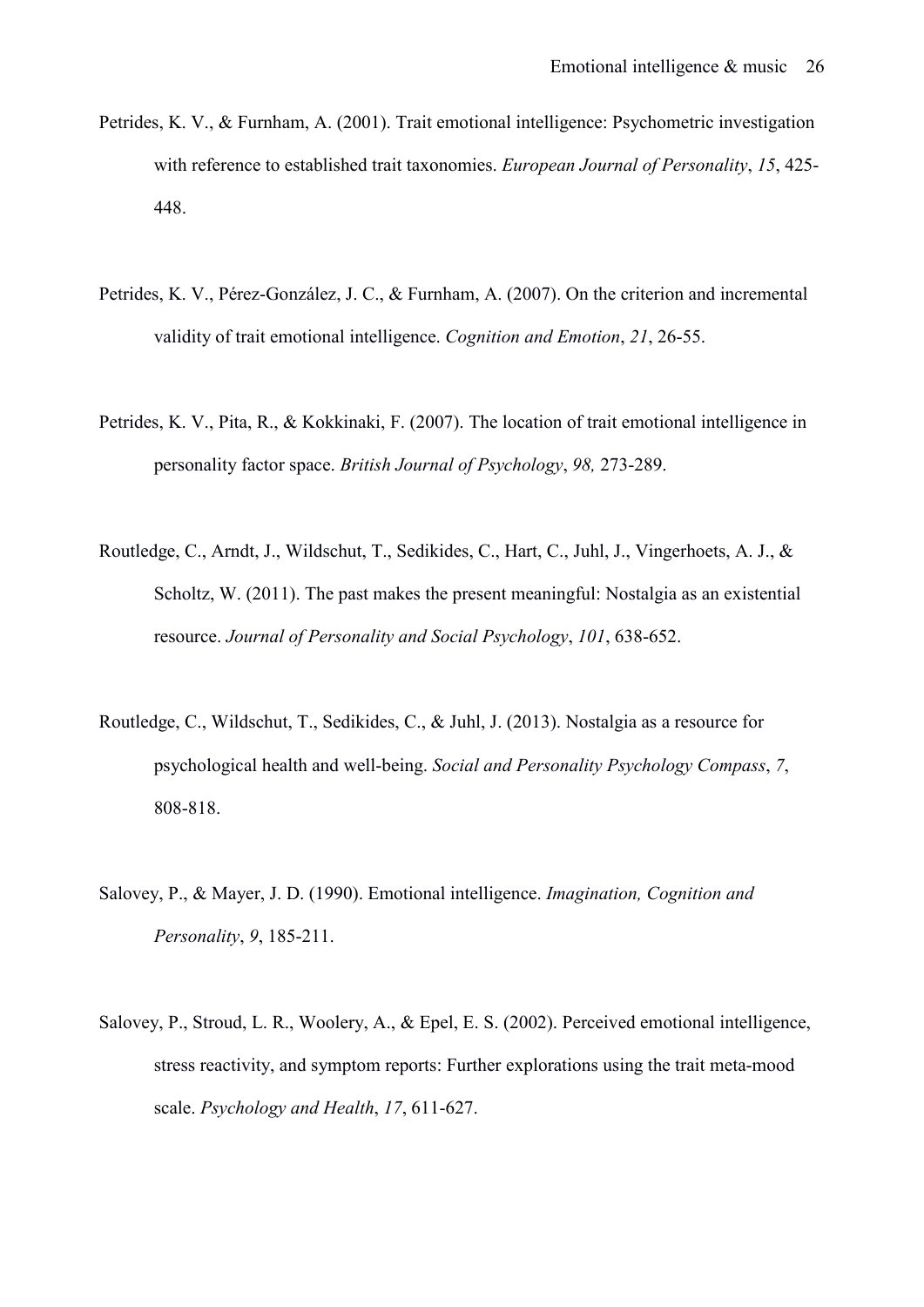- Saklofske, D. H., Austin, E. J., & Minski, P. S. (2003). Factor structure and validity of a trait emotional intelligence measure. *Personality and Individual Differences*, *34*, 707-721.
- Schäfer, T., & Sedlmeier, P. (2009). From the functions of music to music preference. *Psychology of Music*, *37*, 279-300.
- Schäfer, T., Sedlmeier, P., Städtler, C., & Huron, D. (2013). The psychological functions of music listening. *Frontiers in Psychology*, *4*, 511.
- Schutte, N. S., Malouff, J. M., Hall, L. E., Haggerty, D. J., Cooper, J. T., Golden, C. J., & Dornheim, L. (1998). Development and validation of a measure of emotional intelligence. *Personality and Individual Differences, 25*, 167-177.
- Siegling, A. B., Furnham, A., & Petrides, K. V. (2015). Trait emotional intelligence and personality: Gender-invariant linkages across different measures of the Big Five. *Journal of Psychoeducational Assessment*, *33*, 57-67.
- Siegling, A. B., Vesely, A. K., Petrides, K. V., & Saklofske, D. H. (2015). Incremental validity of the trait emotional intelligence questionnaire–Short form (TEIQue–SF). *Journal of Personality Assessment*, *97*, 525-535.
- Sun, S. W., & Lull, J. (1986). The adolescent audience for music videos and why they watch. *Journal of Communication*, *36*, 115-125.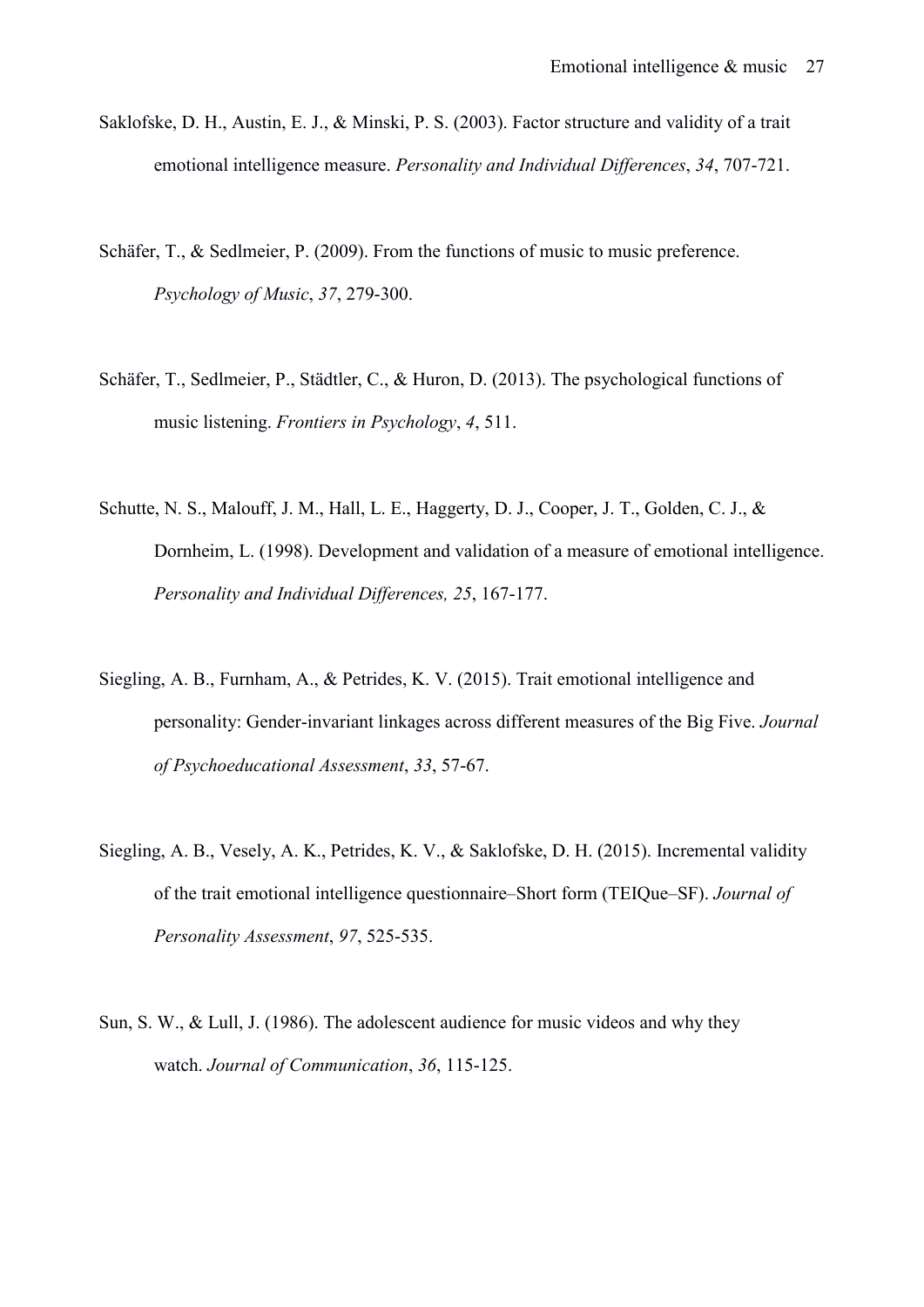- Tarrant, M., North, A. C., & Hargreaves, D. J. (2000). English and American adolescents' reasons for listening to music. *Psychology of Music*, *28*, 166-173.
- Van Rooy, D. L., Alonso, A., & Viswesvaran, C. (2005). Group differences in emotional intelligence scores: Theoretical and practical implications. *Personality and Individual Differences, 38*, 689-700.
- Vella, E. J., & Mills, G. (2017). Personality, uses of music and music preference: The influence of openness to experience and extraversion. *Psychology of Music*, *45*, 338-354.
- Wildschut, T., Sedikides, C., Arndt, J., & Routledge, C. D. (2006). Nostalgia: Content, triggers, functions. *Journal of Personality and Social Psychology*, *91*, 975-993.
- Wilhelm, K., Gillis, I., Schubert, E., & Whittle, E. L. (2013). On a blue note: Depressed peoples' reasons for listening to music. *Music and Medicine*, *5*, 76-83.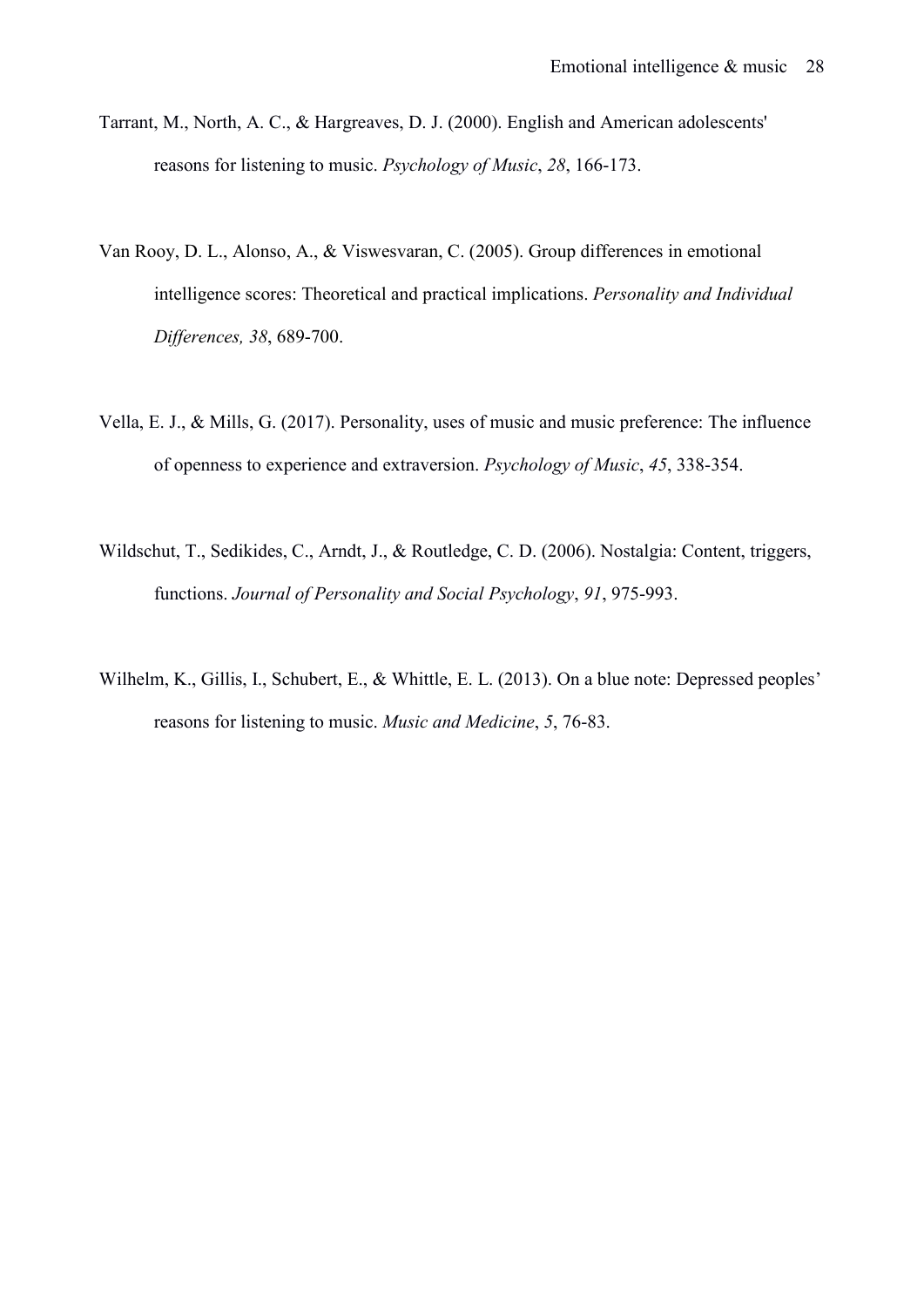|                          | Mean rating $(SD)$ |
|--------------------------|--------------------|
| Positive mood management | 6.79(1.85)         |
| Negative mood management | 5.19(2.50)         |
| Arousal                  | 4.78(2.53)         |
| Reminiscing              | 4.77(2.77)         |
| Diversion                | 4.09(2.35)         |
| Social interaction       | 3.11(2.47)         |
| Surveillance             | 1.85(1.91)         |
| Personal identity        | 1.84(1.95)         |
|                          |                    |

# Table 1. *Mean rating for each of the eight reasons for listening to music*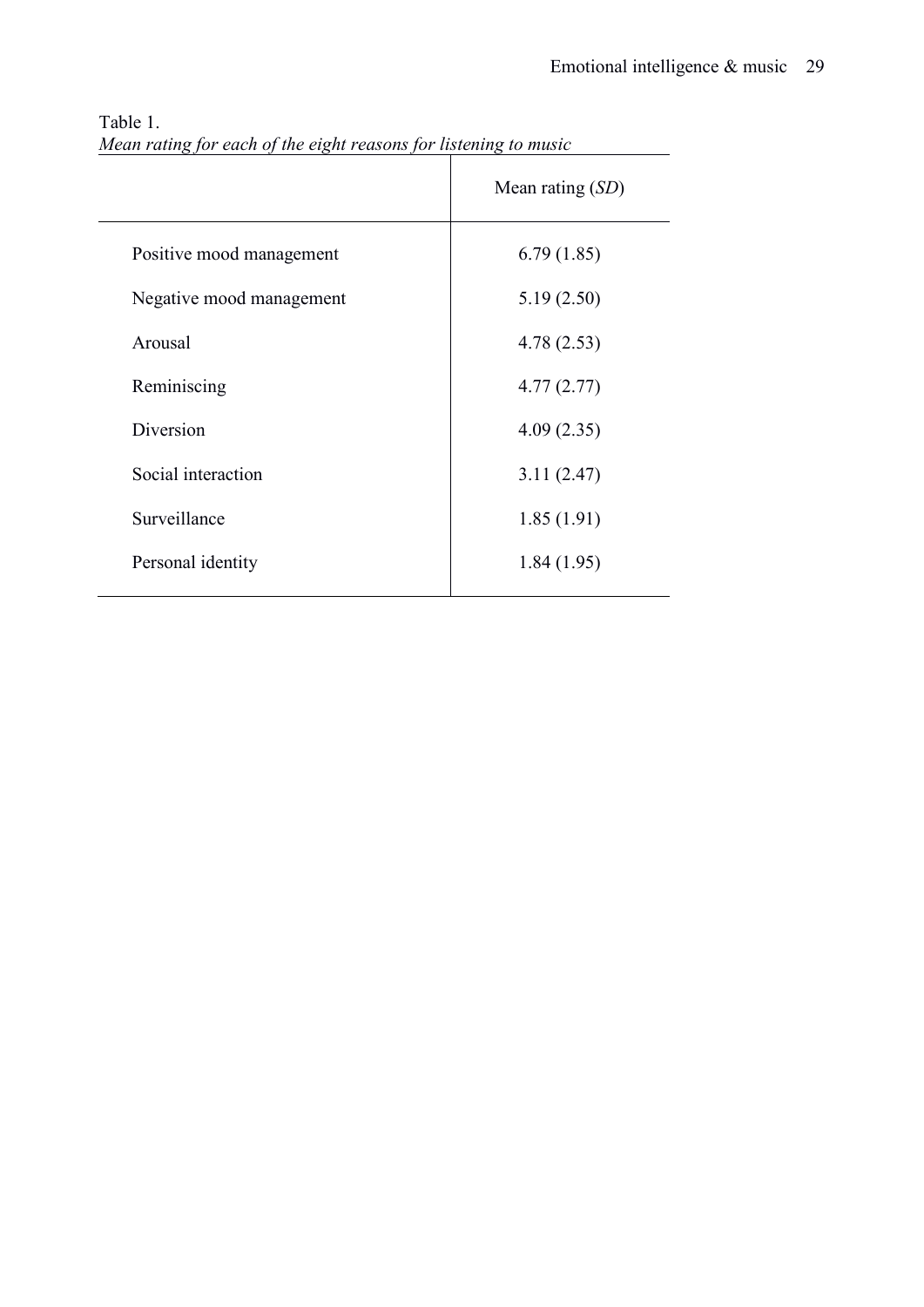## Emotional intelligence & music 30

# Table 2.

*Bivariate & partial correlations (controlling for gender, age and stress) between emotional intelligence, alexithymia and participants' reasons for listening to music* 

|                                                    | Alexithymia    | <b>Stress</b>  | Age                      | $\mathbf{1}$ | $\overline{2}$ | $\mathfrak{Z}$ | $\overline{4}$ | 5        | 6        | $\tau$  | $8\,$    |
|----------------------------------------------------|----------------|----------------|--------------------------|--------------|----------------|----------------|----------------|----------|----------|---------|----------|
| Zero order correlations<br>$(N = 181)$             |                |                |                          |              |                |                |                |          |          |         |          |
| Emotional intelligence                             | $-.78**$       | $-.71**$       | $.39**$                  | $-.07$       | $-.40**$       | $-.09$         | $-.13$         | $-.35**$ | $-.06$   | $-.05$  | $-.26**$ |
| Alexithymia                                        | $\blacksquare$ | $.52**$        | $-.37**$                 | .04          | $.33**$        | .10            | .07            | $.33**$  | .03      | .07     | $.26**$  |
| <b>Stress</b>                                      | $\sim$         | $\blacksquare$ | $-.49**$                 | $.18*$       | $.57**$        | $.35**$        | $.35**$        | $.48**$  | $.22*$   | .09     | $.29**$  |
| Age                                                |                | $\blacksquare$ | $\sim$                   | $-.31**$     | $-.41**$       | $-.53**$       | $-.22*$        | $-.61**$ | $-.32**$ | $-17*$  | $-.35**$ |
| 1 <sup>st</sup> order correlations<br>$(df = 178)$ |                |                |                          |              |                |                |                |          |          |         |          |
| Emotional intelligence                             | $-.78**$       | $-.72**$       | $.39**$                  | $-.08$       | $-.40**$       | $-.09$         | $-.13$         | $-.35**$ | $-.06$   | $-.05$  | $-.26**$ |
| Alexithymia                                        | $\blacksquare$ | $.54**$        | $-.37**$                 | .03          | $.33**$        | .10            | .07            | $.33**$  | .04      | .07     | $.26**$  |
| <b>Stress</b>                                      | $\sim$         | $\blacksquare$ | $-.51**$                 | $.21*$       | $.57**$        | $.33**$        | $.35**$        | $.50**$  | $.20*$   | $.08\,$ | $.33**$  |
| Age                                                |                | $\blacksquare$ | $\blacksquare$           | $-.31**$     | $-.41**$       | $-.55**$       | $-.22*$        | $-.61**$ | $-.33**$ | $-18*$  | $-.35**$ |
| $2nd$ order correlations<br>$(df = 177)$           |                |                |                          |              |                |                |                |          |          |         |          |
| Emotional intelligence                             | $-.74**$       | $-.66**$       | $\blacksquare$           | .05          | $-.29**$       | $.16*$         | $-.05$         | $-.16*$  | .08      | .02     | $-15*$   |
| Alexithymia                                        | $\blacksquare$ | $.44**$        | $\blacksquare$           | $-.09$       | $.21*$         | $-.13$         | $-.01$         | .14      | $-.09$   | .01     | $.16*$   |
| <b>Stress</b>                                      | $\equiv$       | $\blacksquare$ | $\overline{\phantom{a}}$ | .06          | $.46**$        | .07            | $.29**$        | $.28**$  | .04      | $-.01$  | $.19*$   |
| 3 <sup>rd</sup> order correlations<br>$(df = 176)$ |                |                |                          |              |                |                |                |          |          |         |          |
| Emotional intelligence                             | $-.67**$       | $\overline{a}$ | $\blacksquare$           | .11          | .02            | $.28**$        | $.19*$         | .03      | .14      | .02     | $-.03$   |
| Alexithymia                                        |                |                | $\blacksquare$           | $-.13$       | .01            | $-18*$         | $-16*$         | .02      | $-.12$   | .02     | .08      |

 $\overline{\ast p}$  < .05;  $\overline{\ast p}$  < .001

Note:

1 = Positive mood management; 2 = Negative mood management; 3 = Arousal; 4 = Reminiscing; 5 = Diversion; 6 = Social interaction; 7 = Surveillance; 8 = Personal identity;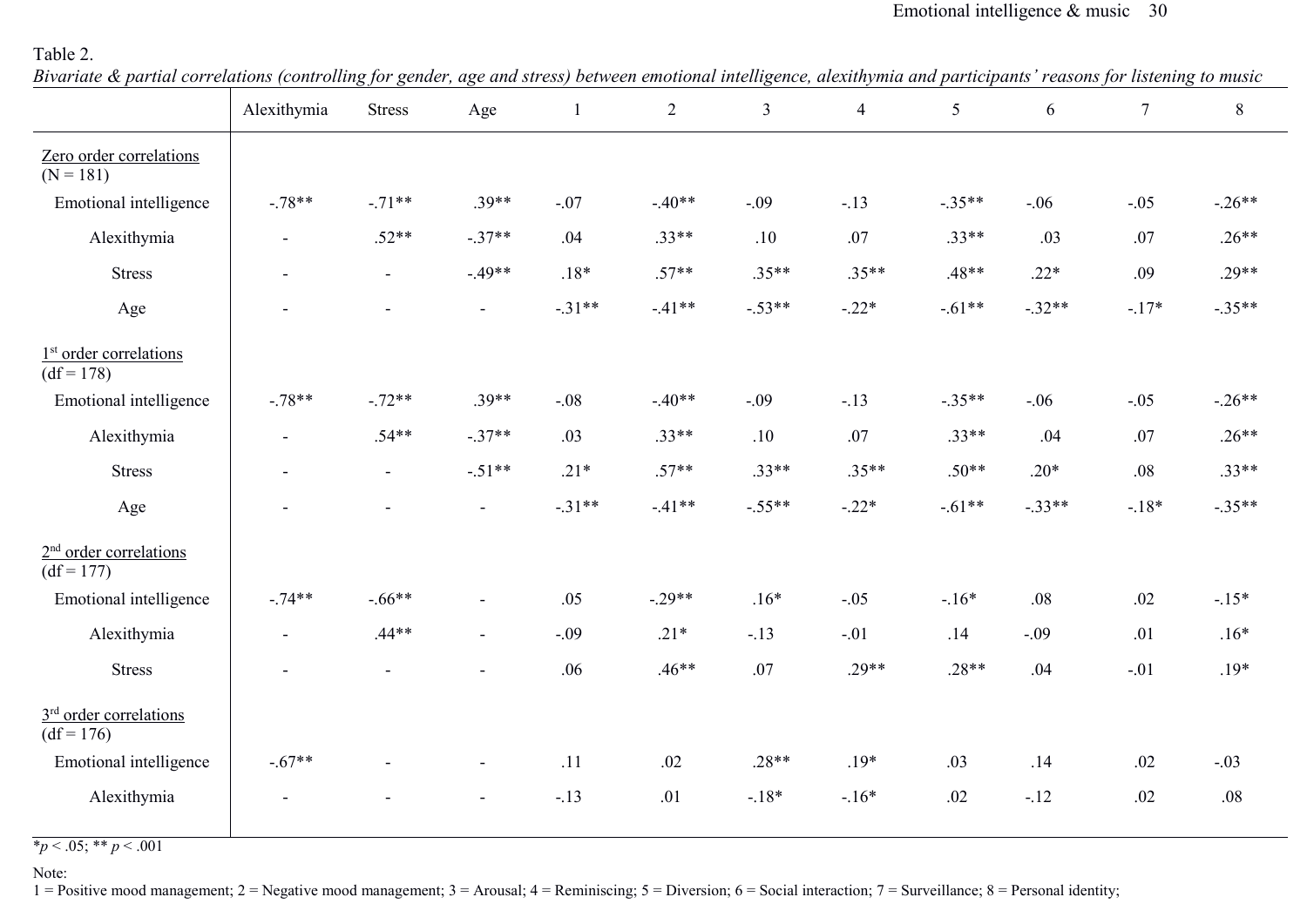Table 3. *Hierarchical multiple regression analyses* 

| rherarchical muttiple regression analyses |                                                 |                                                 |                                                    |                                                               |                                                                     |                                                |                                                     |
|-------------------------------------------|-------------------------------------------------|-------------------------------------------------|----------------------------------------------------|---------------------------------------------------------------|---------------------------------------------------------------------|------------------------------------------------|-----------------------------------------------------|
|                                           | $\overline{2}$                                  | $\mathfrak{Z}$                                  | $\overline{4}$                                     | 5                                                             | 6                                                                   | $7\overline{ }$                                | 8                                                   |
|                                           |                                                 |                                                 |                                                    |                                                               |                                                                     |                                                |                                                     |
|                                           |                                                 |                                                 |                                                    |                                                               |                                                                     |                                                |                                                     |
| $-.08$                                    | .10                                             | $.19**$                                         | .02                                                | .02                                                           | $.16*$                                                              | .06                                            | $-.11$                                              |
| $-.31***$                                 | $-.41***$                                       | $-.54***$                                       |                                                    |                                                               | $-.32***$                                                           | $-.18*$                                        | $-.34***$                                           |
| $10.34***$                                | 18.99***                                        | $42.02***$                                      | $4.73*$                                            | 52.07***                                                      | $12.75***$                                                          |                                                | 13.87***                                            |
| .09                                       | .17                                             | .31                                             | .04                                                | .36                                                           | .12                                                                 | .02                                            | .13                                                 |
|                                           |                                                 |                                                 |                                                    |                                                               |                                                                     |                                                |                                                     |
|                                           |                                                 |                                                 |                                                    |                                                               |                                                                     |                                                |                                                     |
|                                           |                                                 |                                                 |                                                    |                                                               |                                                                     |                                                | $-16*$<br>$-.24**$                                  |
|                                           |                                                 |                                                 |                                                    |                                                               |                                                                     |                                                | $.21*$                                              |
|                                           |                                                 |                                                 |                                                    |                                                               |                                                                     |                                                |                                                     |
| $7.11***$                                 | $31.69***$                                      | 28.33***                                        | $8.62***$                                          | 42.20***                                                      | $8.56***$                                                           | 2.05                                           | $11.68***$                                          |
| .09                                       | .34                                             | .31                                             | .11                                                | .41                                                           | .11                                                                 | .02                                            | .15                                                 |
| .00                                       | $.17***$                                        | .00                                             | $.08***$                                           | $.05***$                                                      | .00                                                                 | .00                                            | $.03*$                                              |
|                                           |                                                 |                                                 |                                                    |                                                               |                                                                     |                                                |                                                     |
|                                           |                                                 |                                                 |                                                    |                                                               |                                                                     |                                                | $-16*$                                              |
|                                           |                                                 |                                                 |                                                    |                                                               |                                                                     |                                                | $-.24**$                                            |
| .19                                       | $.51***$                                        | $.31**$                                         | $.51***$                                           | $.28**$                                                       | .18                                                                 | .01                                            | .18                                                 |
| .17                                       | .02                                             | $.34***$                                        | $.26*$                                             | .03                                                           | .19                                                                 | .03                                            | $-.04$                                              |
| $6.07***$                                 | 23.66***                                        | $26.79***$                                      | 8.31***                                            | $31.54***$                                                    | $7.41***$                                                           | 1.54                                           | $8.77***$                                           |
| .10                                       | .34                                             | .36                                             | .14                                                | .40                                                           | .13                                                                 | .01                                            | .15                                                 |
| .01                                       | .00                                             | $.05***$                                        | $.03*$                                             | .00.                                                          | .02                                                                 | .00                                            | .00.                                                |
|                                           | $-.09$<br>$-.27**$<br>.07<br>$-.11$<br>$-.28**$ | $-.02$<br>$-.17*$<br>.49***<br>$-.02$<br>$-17*$ | $.17**$<br>$-.51***$<br>.07<br>$.13*$<br>$-.52***$ | $-.23**$<br>$-.05$<br>$-.06$<br>$-.33***$<br>$-.08$<br>$-.07$ | $-.61***$<br>$-.04$<br>$-.48***$<br>$.26***$<br>$-.04$<br>$-.48***$ | $.15*$<br>$-.30***$<br>.04<br>.13<br>$-.31***$ | $3.08*$<br>.07<br>$-18*$<br>$-.01$<br>.06<br>$-18*$ |

 $\overline{\ast p}$  < .05;  $\overline{\ast p}$  < .01;  $\overline{\ast \ast p}$  < .001

Note:

1 = Positive mood management; 2 = Negative mood management; 3 = Arousal; 4 = Reminiscing; 5 = Diversion; 6 = Social interaction; 7 = Surveillance; 8 = Personal identity